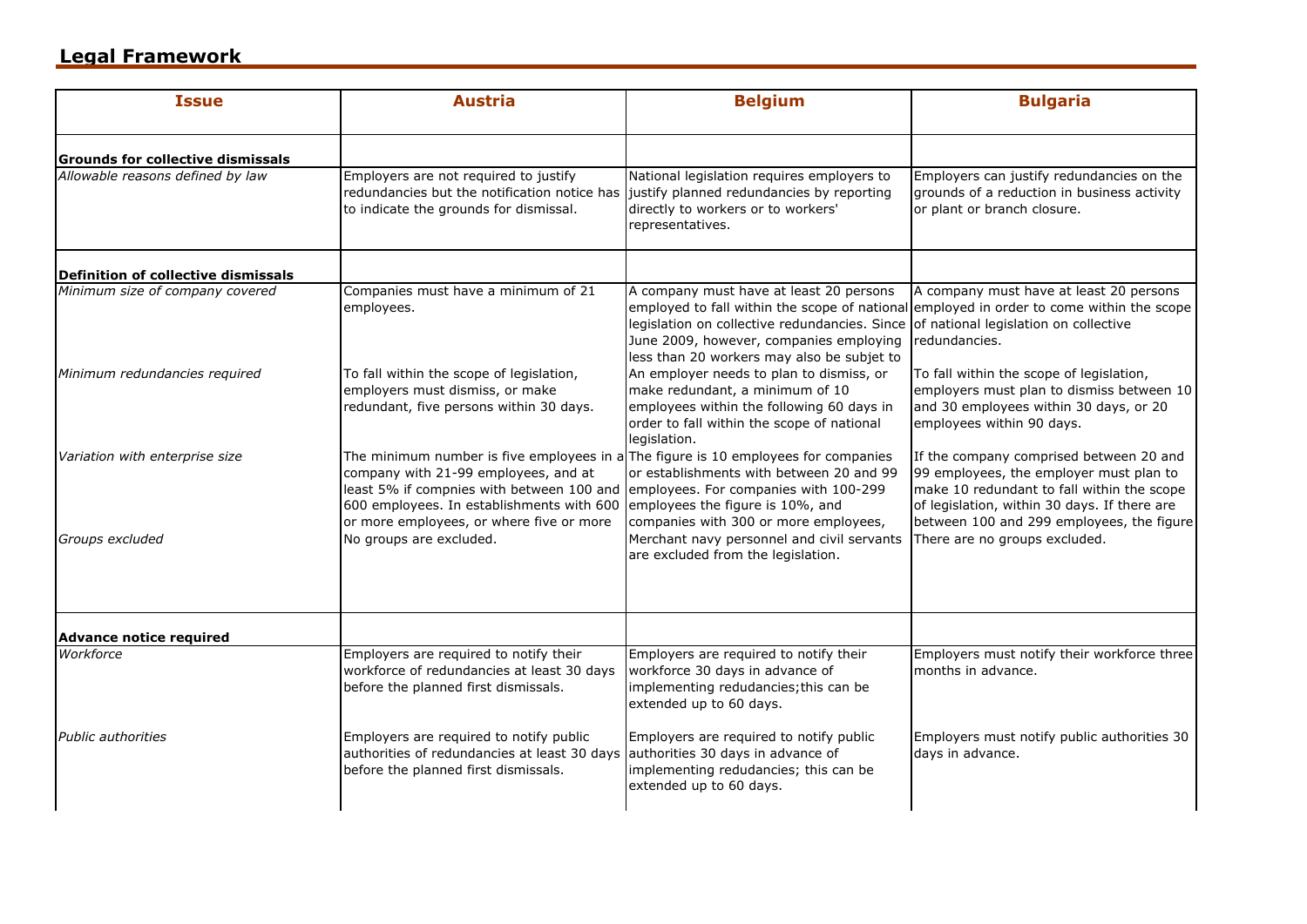| Employees to be made redundant           | Employers are required to give at least 30<br>days notice to those employees whom they<br>decide to make redundant, before<br>implementing the planned first dismissals.                                                          | The period of advance notice that<br>employers are required to give to<br>employees whom they decide to make<br>redundant depends on the length of service, parties (according to length of service).<br>and varies significantly between blue and              | Employers must give notice of 30 days for<br>employees with permanent contracts and<br>up to three months if agreed by both                                                                                         |
|------------------------------------------|-----------------------------------------------------------------------------------------------------------------------------------------------------------------------------------------------------------------------------------|-----------------------------------------------------------------------------------------------------------------------------------------------------------------------------------------------------------------------------------------------------------------|---------------------------------------------------------------------------------------------------------------------------------------------------------------------------------------------------------------------|
| Public authority to be notified          | Employers need to notify the Public<br>redundancies.                                                                                                                                                                              | Employers need to notify the regional<br>Employment Service (AMS) of their planned employment offices in Belgium's three main Agency of their planned redundancies.<br>regions of any planned redundancies.                                                     | Employers must notify the Employment                                                                                                                                                                                |
| <b>Consultation with employees</b>       |                                                                                                                                                                                                                                   |                                                                                                                                                                                                                                                                 |                                                                                                                                                                                                                     |
| Parties to consult                       | It is compulsory to consult with the works<br>council in line with the Labour Constitution<br>Act.                                                                                                                                | The legislation specifies that employers<br>must consult with workers' representatives<br>- workers, trade unions, or works councils.                                                                                                                           | Consultation must take place with trade<br>union or worker representatives.                                                                                                                                         |
| Minimum period of consultation           | period of consultation.                                                                                                                                                                                                           | The legislation specifies a minimum 30 day- Belgian legislation specifies a minimum of a $\vert$ A 45-day minimum period of consultation is<br>30 day period of consultation.                                                                                   | specified.                                                                                                                                                                                                          |
| Possibilities for extension              | The law allows for the advance notice<br>period to be extended if this forms parts of<br>the collective agreement.                                                                                                                | Although Belgian legislation specifies a<br>minimum 30 day-period of consultation, this legislation.<br>can be extended by an additional 30 days if<br>the employer has not complied with legal<br>procedures. Further time may be allowed in                   | This is no such possibiltiy stipulated in the                                                                                                                                                                       |
| Issues to be covered specified           | Employers are obliged to consult the works<br>council, which can seek expert advice on<br>ways of minimising the impact of planned<br>redundancies, but has no right to veto<br>them.                                             | Belgian legislation reguires that the<br>employer consult on the following issues:<br>the reasons for the projected redundancies;<br>the number and types of worker to be made Information regarding condition, structure<br>redundant; the number and types of | 1. Information regarding latest and<br>forthcoming changes in operations and<br>economic status of the enterprise2.<br>and development of employment in the                                                         |
| Ways of minimising redundancies included | Employers are required to consult possible<br>ways of avoiding or minimising the impact<br>of redundancies, although the social plan<br>tends to focus on financial matters, such as<br>paying for retraining, and severance pay. | The legislation specifically includes<br>information on possible ways of avoiding or<br>minimising redundancies.                                                                                                                                                | The aim of consultation is basically to<br>minimise the number of redundancies and<br>to alleviate their effects.                                                                                                   |
| Information to be provided by employer   | Works council or employee representatives<br>receive information as part of a procedure<br>to inform the Public Employment Service<br>(AMS).                                                                                      | Belgian legislation requires the employer to<br>give the following information to<br>employees: the reasons for the projected<br>redundancies; the number and types of<br>worker to be made redundant; the number                                               | 1. Reasons for the planned redundancies; 2.<br>Number of workers and employees to be<br>made redundant and major economic<br>activities, groups of occupations and jobs of<br>the redundant employees; 3. Number of |
| Other information                        | Consultation may be accompanied by social<br>measures - the social plan.                                                                                                                                                          | Other possible social measures to minimise<br>or avoid redundancies include re-training<br>and re-grading                                                                                                                                                       | No information available                                                                                                                                                                                            |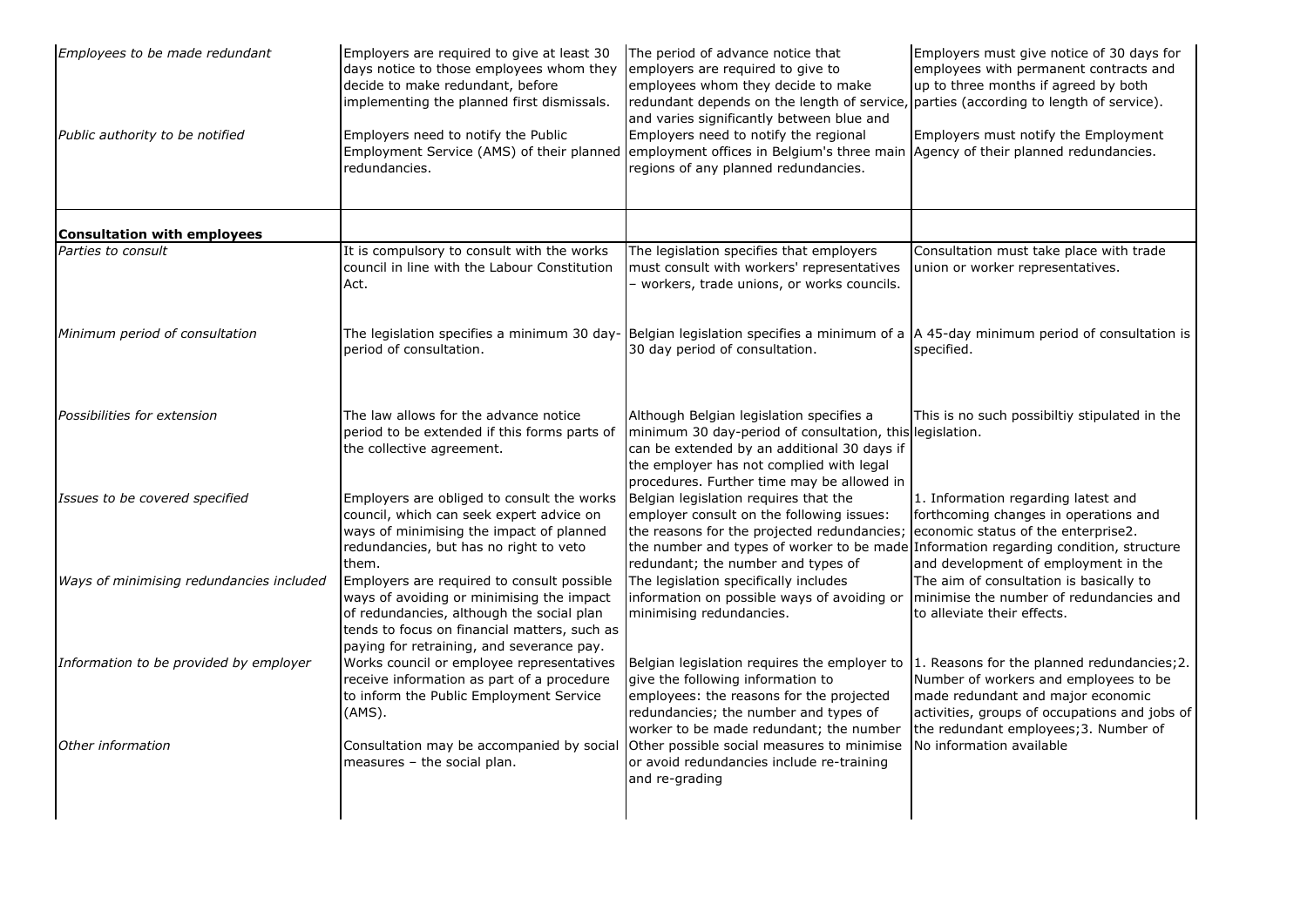| Employers required to take account of<br>workers' views | <b>No</b>                                                                                                                                                                                                               | Workers' representatives have the right to<br>ask questions and make proposals to<br>employers during the course of the<br>consultation.                                                                                                                | This is not stipulated in the legislation.                                                                                                                                                                       |
|---------------------------------------------------------|-------------------------------------------------------------------------------------------------------------------------------------------------------------------------------------------------------------------------|---------------------------------------------------------------------------------------------------------------------------------------------------------------------------------------------------------------------------------------------------------|------------------------------------------------------------------------------------------------------------------------------------------------------------------------------------------------------------------|
| Employers required to modify plans                      | No. The social plan focuses on mitigating<br>the effects rather than modifying the<br>redundancy plans as such.                                                                                                         | Both sides have to respect the procedure<br>and produce an agreement during the<br>consultation, but no agreement is required<br>by law regarding the collective redundancy<br>or social plan.                                                          | Change of planned redundancies is possible<br>as a result of consultations, and not by<br>virtue of the law.                                                                                                     |
| <b>Compliance arrangements</b>                          |                                                                                                                                                                                                                         |                                                                                                                                                                                                                                                         |                                                                                                                                                                                                                  |
| Penalties for non-compliance                            | If an employer fails to respect the<br>procedures and deadlines, the dismissals<br>are null and void.                                                                                                                   | National legislation makes it possible to<br>take action against employers who fail to<br>comply with its requirements.                                                                                                                                 | The scale of the fines that the General<br>Labour Inspectorate may impose depend on<br>the gravity of violation and vary from 100<br>to 30,000 Bulgarian levs.                                                   |
| Complaint procedures                                    | The works council or the employees'<br>representatives are entitled to apply to the<br>court to have a collective dismissal declared<br>null and void if the employer has failed to<br>meet all the legal requirements. | If employers fail to comply with the<br>requirements fo the legislation, objections<br>can be lodged within 30 days in the case of<br>collective dismissals. Individual workers<br>who have been made redundant can also                                | Workers' representatives can lodge a<br>complaint with the General Labour<br>Inspectorate of the Ministry of Labour. The<br>employees are also entitled to appeal<br>against the dismissal before the court. The |
| Typical form of penalties                               | No penalties in the context of collective<br>redundancies.                                                                                                                                                              | The main sanction that can be used involves<br>halting the dismissal of workers in a<br>collective redundancy, or even<br>reinstatement, although this is exceptional. to 30,000 Bulgarian levs.                                                        | The scale of the fines that the General<br>Labour Inspectorate may impose depend on<br>the gravity of violation and vary from 100                                                                                |
| Cases brought for non-compliance                        | No information available                                                                                                                                                                                                | There are three famous cases of non-<br>compliance in Belgium involved Renault,<br>Kone and Continental.                                                                                                                                                | No precise information exists.                                                                                                                                                                                   |
| <b>Availability of guides</b>                           |                                                                                                                                                                                                                         |                                                                                                                                                                                                                                                         |                                                                                                                                                                                                                  |
| Public authorities                                      | The government website contains some<br>information; in addition, some printed<br>material is available.                                                                                                                | Practical guides for Works Councils on the<br>legislation concerning collective<br>redundancies have been published by the<br>Belgian Federal Public Service, Employment,<br>Labour and Social Dialogue (see website for                                | There are general instructions on the GLA's<br>web site.                                                                                                                                                         |
| <b>Employer organisations</b>                           | The website of the Austrian Federal<br>Economic Chamber (WKÖ) provides detailed publishes a general guide on social<br>information and advice to employers.                                                             | The Belgian Federation of employers<br>legislation including new measures<br>concerning restructuration                                                                                                                                                 | There are general instructions on the web<br>site of BIA.                                                                                                                                                        |
| Trade unions                                            | The Austrian Trade Union Federation (ÖGB)<br>and the Chamber of Labour (AK) both<br>produce detailed documentation, which is<br>also available online.                                                                  | The Confederation of Christian Trade Unions There are no officially published guides, but<br>(CSC/ACV) and the Belgian General<br>Federation of Labour (FGTB/ABVV) both<br>publish information concerning the legal<br>framework surrounding collective | information is provided during workshops.                                                                                                                                                                        |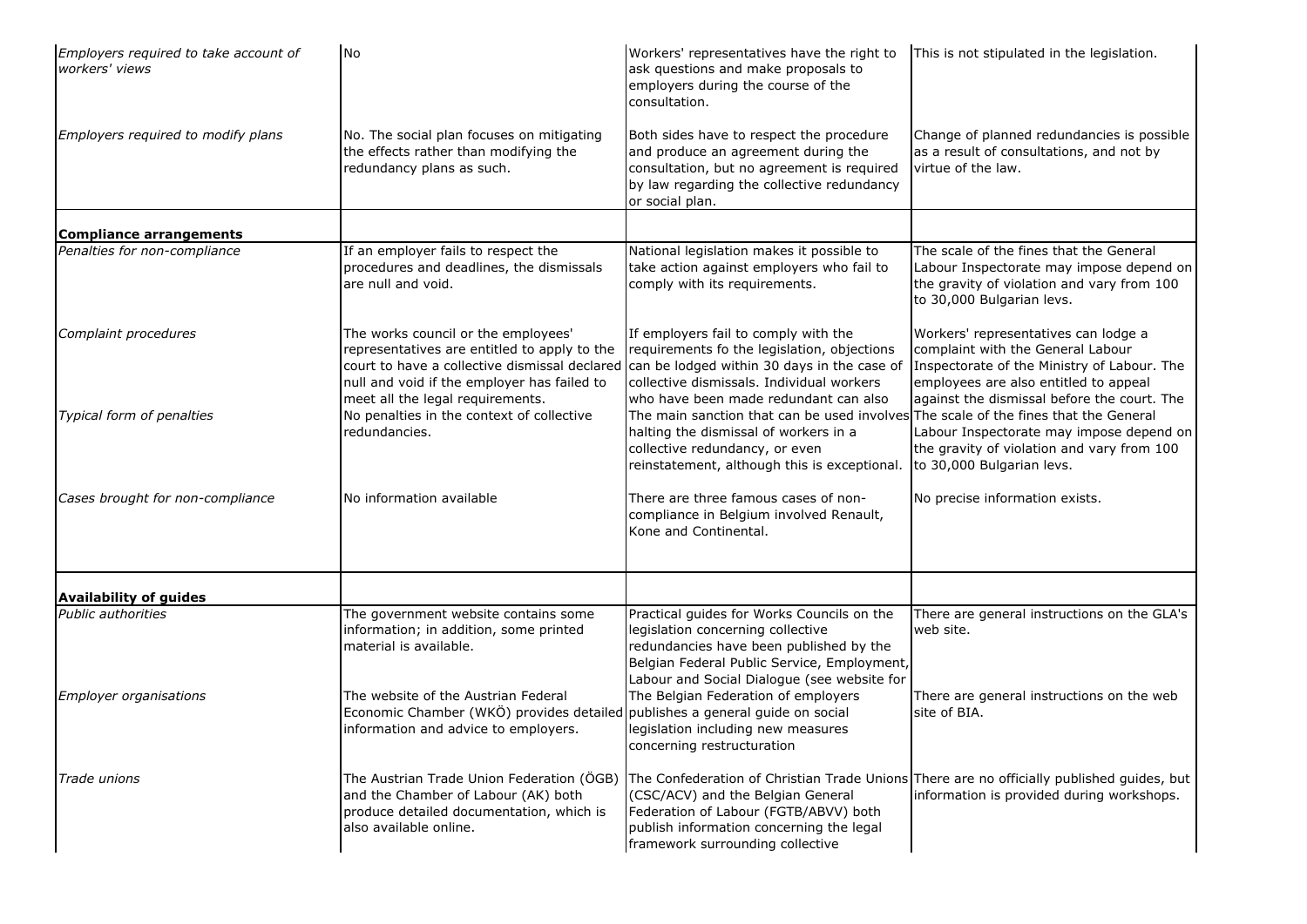| Other bodies                                         | The Chamber of Labour of Vienna provides<br>a small leaflet, which is also available<br>online.                                                                                                                      | No information available                                                                                                                                                                                                                                        |                                                                                                                                                                 |
|------------------------------------------------------|----------------------------------------------------------------------------------------------------------------------------------------------------------------------------------------------------------------------|-----------------------------------------------------------------------------------------------------------------------------------------------------------------------------------------------------------------------------------------------------------------|-----------------------------------------------------------------------------------------------------------------------------------------------------------------|
| <b>Redundancy compensation</b>                       |                                                                                                                                                                                                                      |                                                                                                                                                                                                                                                                 |                                                                                                                                                                 |
| Amount to be paid                                    | Compensation in the event of being made<br>redundant comes under the general<br>provisions for severance pay, met through<br>employer contributions (1.5% of monthly<br>pay). This can be used in cases of job loss, | The legislation requires employees to be<br>compensated in the event of being made<br>redundant, subject to certain conditions. For (unless higher compensation is agreed<br>example, certain categories of worker are<br>excluded, such as those on fixed-term | Redundancy compensation is paid by the<br>employer for up to one month's wages<br>between employer and employee) and by<br>the social funds (for employees with |
| Collective agreements                                |                                                                                                                                                                                                                      |                                                                                                                                                                                                                                                                 |                                                                                                                                                                 |
| Collective dismissal procedure typically<br>included | Not in relation to collective dismissals.                                                                                                                                                                            | Collective agreements concluded with the<br>National Labour Council in the 1970s, and<br>agreements concluded with various Sector<br>joint committees (of which 21 are still in<br>force) contain conditions or specify                                         | 90% of collective agreements covering<br>around 20% of the labour force contain<br>conditions on collective redundancies.                                       |
| Applicable to third parties                          | Virtually all firms in all sectors are<br>effectively covered by the terms of the<br>collective agreements, because of the<br>extensive nature of these agreements.                                                  | No information available                                                                                                                                                                                                                                        | A provision in the Labour Code exists for<br>applying the terms of the agreements to<br>third parties, but it has never been<br>implemented.                    |
| Enforceable by law                                   | Yes.                                                                                                                                                                                                                 | Agreements with the National Labour<br>Council, which have been made compulsory<br>by royal decree, are enforceable in law.                                                                                                                                     | Employees can lodge a claim.                                                                                                                                    |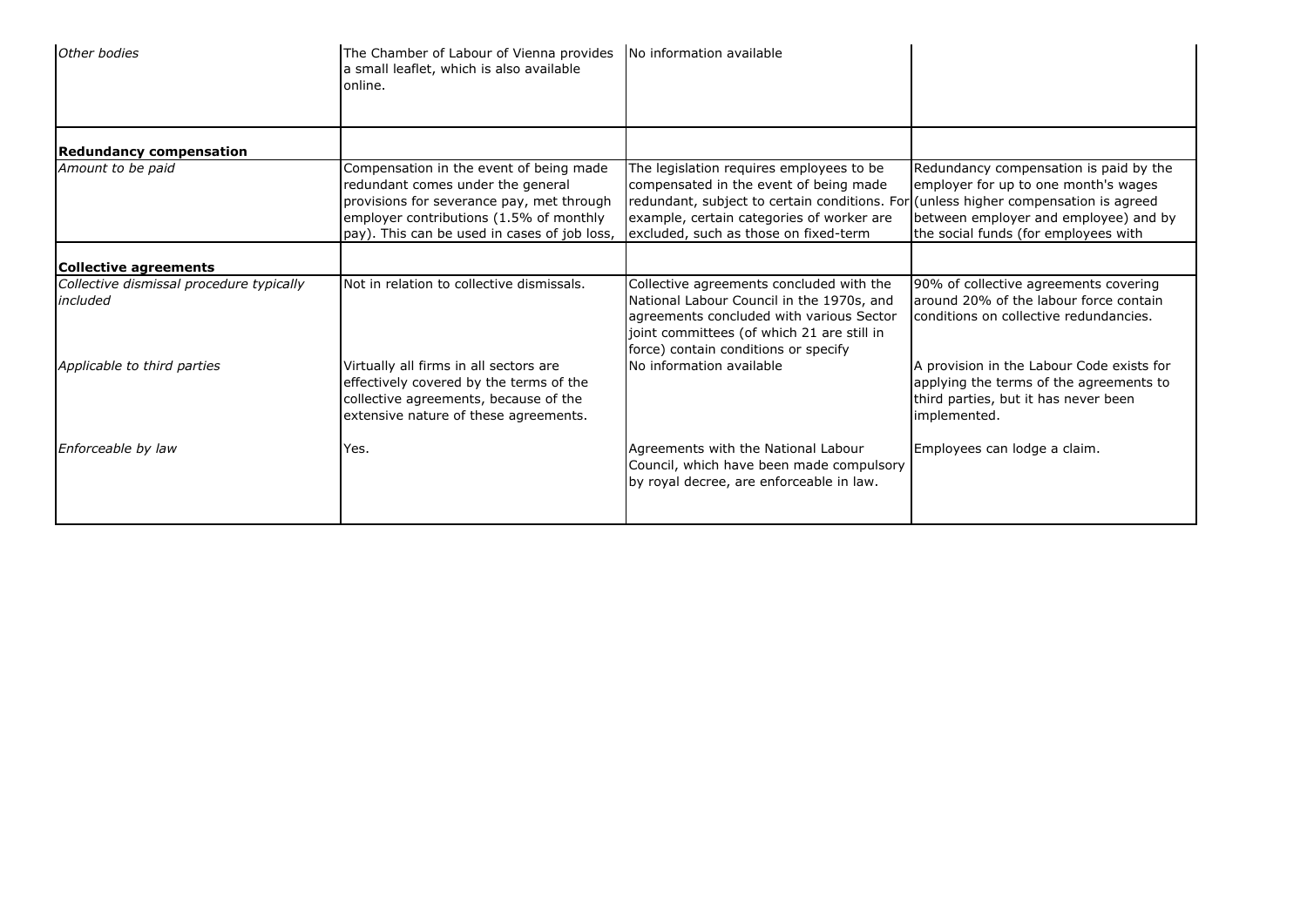| <b>Cyprus</b>                                                                                                                                                                                                                                                                                                                                                                                                                                     | <b>Czech Republic</b>                                                                                                                                                                                                                                                                                                                                                                               | <b>Denmark</b>                                                                                                                                                                                           | <b>Estonia</b>                                                                                                                                                                                                                                           |
|---------------------------------------------------------------------------------------------------------------------------------------------------------------------------------------------------------------------------------------------------------------------------------------------------------------------------------------------------------------------------------------------------------------------------------------------------|-----------------------------------------------------------------------------------------------------------------------------------------------------------------------------------------------------------------------------------------------------------------------------------------------------------------------------------------------------------------------------------------------------|----------------------------------------------------------------------------------------------------------------------------------------------------------------------------------------------------------|----------------------------------------------------------------------------------------------------------------------------------------------------------------------------------------------------------------------------------------------------------|
|                                                                                                                                                                                                                                                                                                                                                                                                                                                   |                                                                                                                                                                                                                                                                                                                                                                                                     |                                                                                                                                                                                                          |                                                                                                                                                                                                                                                          |
| The legislation refers to collective dismissals There are no reasons defined by law.<br>for reasons not related to the individual<br>workers concerned (breach of workplace<br>rules, etc). Redundancies due to economic<br>or technical reasons fall within the scope of                                                                                                                                                                         |                                                                                                                                                                                                                                                                                                                                                                                                     | No explicit allowable reasons for justifying<br>planned collective redundancies are set out<br>in Danish legislation.                                                                                    | Employee dismissals are only allowed for<br>economic reasons, i.e. when the<br>continuation of the employment relationship<br>as agreed in the employment contract or<br>collective agreement is not possible, due to                                    |
| A minimum of 20 persons must be<br>employed for the company to fall within the justify planned redundancies by reporting<br>remit of the law.                                                                                                                                                                                                                                                                                                     | National legislation requires employers to<br>directly to workers or to workers'<br>representatives.                                                                                                                                                                                                                                                                                                | A company covered by the national<br>legislation on mass redundancies should<br>employ minimum 20 persons.                                                                                               | No minimum size of company is specified.<br>However, as the minimum number of<br>workers dismissed, to fall within the scope<br>of collective redundancies, is five<br>employees, then in reality the company                                            |
| To fall within the scope of legislation,<br>employers must plan to dismiss or make<br>redundant 10 or more employees within 30<br>days.                                                                                                                                                                                                                                                                                                           | An employer needs to plan to dismiss or<br>make redundant a minimum of 10<br>employees within 30 days in order to come<br>within the scope of national legislation.                                                                                                                                                                                                                                 | Minimum 10 persons.                                                                                                                                                                                      | To fall within the scope of collective<br>redundancies, an employer must plan to<br>make at least five employees redundant<br>within 30 calendar days.                                                                                                   |
| Employers must plan to make redundant 10<br>employees in a workforce of between 21<br>and 99 persons, 10% of the workforce if<br>there are between 100 and 299 employed,<br>and 30 if there are 300 or more employed.<br>Civil servants, workers employed by semi-<br>governmental organisations, local<br>authorities, legal entities covered by public<br>law, seamen and workers on fixed-term<br>contracts are excluded from the legislation. | The minimum figure for planned<br>redundancies varies according to the size of normally employ more than 20 and less<br>the organisation: the minimum is 10 if there than 100 persons.2) Minimum 10% of the<br>are between 20 and 100 employees, 10% if number of employees in companies, which<br>there are between 101 and 300, and 30 if<br>Civil servants are excluded from the<br>legislation. | 1) Minimum 10 in companies, which<br>normally employ between 100 and 300<br>Seamen are excluded from the legislation.<br>Collective agreements take precedence over legislation.<br>national legislation | The minimum figure for planned<br>redundancies to fall within the scope of<br>collective dismissals varies according to the<br>size of the organisation: the minimum<br>number of persons made redundant is 5 if<br>Civil servants are excluded from the |
|                                                                                                                                                                                                                                                                                                                                                                                                                                                   |                                                                                                                                                                                                                                                                                                                                                                                                     |                                                                                                                                                                                                          |                                                                                                                                                                                                                                                          |
| The Collective Redundancies Law of 2001<br>does not specify a period of advanced<br>notice concerning the workforce. Provision<br>for information is made in the Industrial<br>Relations Code (which is not legally                                                                                                                                                                                                                               | Employers are required to notify their<br>workforce at least 30 days in advance of<br>any planned redundancies.                                                                                                                                                                                                                                                                                     | In terms of giving notice of upcoming<br>redundancies, Danish employers are<br>required to inform and enter into<br>negotations with employees 'as early as<br>possible' and before the final notice of  | Before deciding the extent of collective<br>redundancies, the employer must inform<br>and consult with its workforce in advance.<br>No minimum term for this has been defined<br>in legislation. Though, when informing the                              |
| The legislation states that employers should Employers are required to notify public<br>notify public authorities 'as soon as<br>possible'.                                                                                                                                                                                                                                                                                                       | authorities at least 30 days in advance of<br>any planned redundancies.                                                                                                                                                                                                                                                                                                                             | The employer is required to notify the<br>public authorities, i.e. the Regional<br>Employment Council, at the same time as<br>the first notice to employees.                                             | Employers must notify the Estonian<br>Unemployment Insurance Fund at least 30<br>calendar days in advance of the planned<br>collective redundancies during which the<br>Unemployment Insurance Fund will find                                            |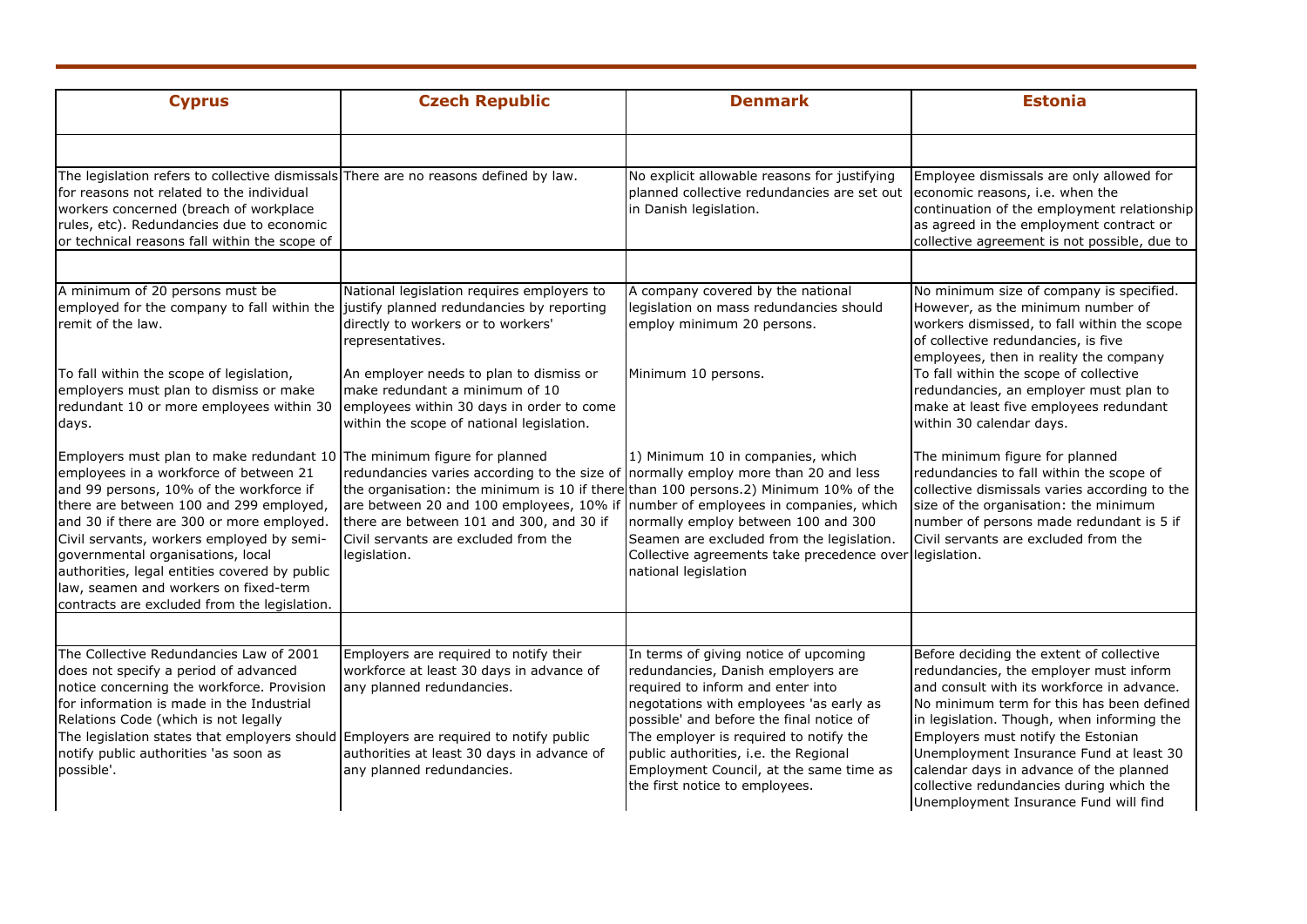| The minimum period of notice depends on<br>the length of service (one week's notice for<br>26 to 51 weeks of service/ two weeks'<br>notice for 52 to 103 weeks of service / four<br>weeks' notice for 104 to 155 weeks of<br>Employers must notify the Ministry of<br>Labour and Social Insurance. | Legislation requires that employers give<br>prospective redundant employees one<br>month notice.<br>Employers need to notify the Labour Office<br>of any planned redundancies.                                                                                                                   | Danish employers are required to give a<br>minimum of 30 days' notice of impending<br>redundancy to employees. When the<br>planned redundancies make up at least<br>50% of the employees in a workplace with<br>If collective redundancies are confirmed<br>after the negotiations with the employees,<br>the employer is obliged to notify the<br>Regional Employment Council (i.e. second<br>notice). The employees' reppresentatives | Employers must notify workers whom they<br>are laying off before deadline at least 15<br>calendar days in advance in case the worker<br>has been emloyed in the company for less<br>than one year; at least 30 calendar days in<br>Employers are required to notify the<br>Unemployment Insurance Fund<br>(Töötukassa).               |
|----------------------------------------------------------------------------------------------------------------------------------------------------------------------------------------------------------------------------------------------------------------------------------------------------|--------------------------------------------------------------------------------------------------------------------------------------------------------------------------------------------------------------------------------------------------------------------------------------------------|-----------------------------------------------------------------------------------------------------------------------------------------------------------------------------------------------------------------------------------------------------------------------------------------------------------------------------------------------------------------------------------------------------------------------------------------|---------------------------------------------------------------------------------------------------------------------------------------------------------------------------------------------------------------------------------------------------------------------------------------------------------------------------------------|
|                                                                                                                                                                                                                                                                                                    |                                                                                                                                                                                                                                                                                                  |                                                                                                                                                                                                                                                                                                                                                                                                                                         |                                                                                                                                                                                                                                                                                                                                       |
| Employers must consult with trade unions<br>or employee representatives.                                                                                                                                                                                                                           | The legislation requires employers to<br>consult with the trade union or council of<br>employees. Where there is no trade union,<br>employers must consult with all the<br>employees involved.                                                                                                   | Danish legislation specifies that employers<br>must consult with the employees or the<br>employees' representative, the shop<br>steward, who will in most cases belong to a<br>trade union.                                                                                                                                                                                                                                             | With respect to collective redundancies,<br>employers are required to consult employee<br>representative(s). In case there is no<br>elected representative, employers must<br>consult employees directly.                                                                                                                             |
| Consultation, with a view to reaching an<br>agreement, has to take place with<br>employee representatives 'in good time'.                                                                                                                                                                          | No.                                                                                                                                                                                                                                                                                              | A minimum period of consultation is only<br>specified in those cases where at least 50%<br>of a workforce of 100 or more employees is<br>being made redundant, in which case, the<br>minimum period is 21 days.                                                                                                                                                                                                                         | There is no minimum period specified with<br>respect to consultations on collective<br>redundancies.                                                                                                                                                                                                                                  |
| No circumstances are foreseen in which the No information available<br>consultation period may be extended.                                                                                                                                                                                        |                                                                                                                                                                                                                                                                                                  | The minimum 21-day period of consultation Not applicable<br>can change during the process of<br>negotiation and possible mediation, if new<br>information or new possibilities (e.g. a new<br>owner of the company) change the                                                                                                                                                                                                          |                                                                                                                                                                                                                                                                                                                                       |
| Legislation specifies that at a minimum<br>employers consult on a/ avoiding collective<br>dismissals or reducing the number of<br>employees affected and b/ moderating the<br>impact through social measures such as the mitigate the effects of redundancy on<br>No information available.        | Czech legislation requires employers to<br>consult with employees on ways of avoiding<br>or reducing redundancies, the possibilities<br>for re-training employees, and measures to<br>These issues include possible ways of<br>avoiding or minimising redundancies, but<br>only in general ways. | The legislation specifies that employers are<br>required to consult on the following issues:<br>the reasons for the projected redundancies;<br>the number and types of worker to be made avoiding redundancies or reducing their<br>redundant; the number and types of<br>Possible ways of avoiding or minimising<br>redundancies are included as one of the<br>objectives of the consultations.                                        | According to the Employment Contracts Act,<br>the purpose of consultations should be to<br>reach an agreement on the possibilities for<br>extent, and measures to alleviate the<br>Ways of minimising or reducing<br>redundancies are one of the issues that<br>have to be included in consultations upon<br>collective redundancies. |
| Employers must provide the following<br>information: a/ reasons of the redundancies following information to employees: the<br>planned. b/ number and categories of<br>employees to be made redundant. c/<br>number and categories of employees                                                    | The employer is required to provide the<br>reasons for the projected redundancies; the employees: $\sim$ the reasons for the<br>number and types of worker to be made<br>redundant; the period over which the                                                                                    | The legislation requires that employers<br>provide the following information to<br>projected redundancies; $\sim$ the number<br>and types of worker to be made redundant;<br>The employer must indicate whether the<br>planned redundancies include people with<br>rights to redundancy payments, and the<br>way in which these are calculated.                                                                                         | As a minimum, employers are required to<br>provide the following information to<br>employee representative(s) or in case there<br>are none, directly to employees in writing:<br>a) the reasons for the projected                                                                                                                     |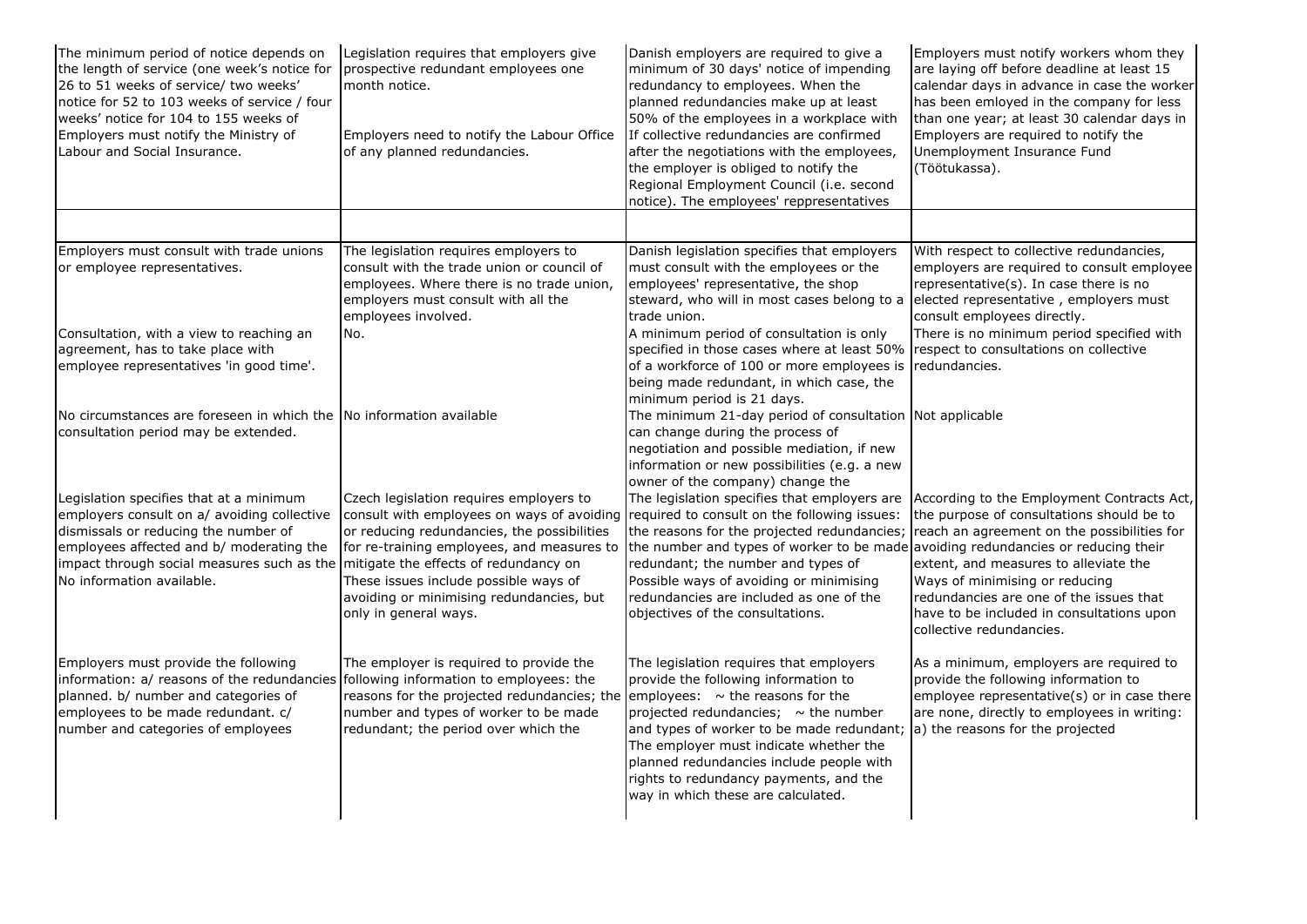| No information available<br>No information available                                                                                                                                                                                                                                                                                                                                                                                                                                                                                                                                             | The aim of the consultation between<br>employers and workers is to reach<br>agreement.<br>No.                                                                                                                                                                                                                                                                                                                                                                                                                                     | Employers are not explicitly required by the Should the employer reject the views of<br>law to take account of the views of<br>employees or their representatives<br>expressed during the course of<br>consultation; however, the consultation<br>Employers have no specific legal obligations<br>to modify their plans regarding<br>redundancies as a result of the consultation.                                                                                                                                                                                                                                                                                                                                                | employees or their representatives as<br>expressed during the consultation,<br>employers are required to explain their<br>reasons for doing so in writing. According to<br>There are no circumstances specified in<br>legislation under which employers are<br>required to modify their plans regarding<br>redundancies.                                                                                                                                                                                                                                                                                   |
|--------------------------------------------------------------------------------------------------------------------------------------------------------------------------------------------------------------------------------------------------------------------------------------------------------------------------------------------------------------------------------------------------------------------------------------------------------------------------------------------------------------------------------------------------------------------------------------------------|-----------------------------------------------------------------------------------------------------------------------------------------------------------------------------------------------------------------------------------------------------------------------------------------------------------------------------------------------------------------------------------------------------------------------------------------------------------------------------------------------------------------------------------|-----------------------------------------------------------------------------------------------------------------------------------------------------------------------------------------------------------------------------------------------------------------------------------------------------------------------------------------------------------------------------------------------------------------------------------------------------------------------------------------------------------------------------------------------------------------------------------------------------------------------------------------------------------------------------------------------------------------------------------|------------------------------------------------------------------------------------------------------------------------------------------------------------------------------------------------------------------------------------------------------------------------------------------------------------------------------------------------------------------------------------------------------------------------------------------------------------------------------------------------------------------------------------------------------------------------------------------------------------|
|                                                                                                                                                                                                                                                                                                                                                                                                                                                                                                                                                                                                  |                                                                                                                                                                                                                                                                                                                                                                                                                                                                                                                                   |                                                                                                                                                                                                                                                                                                                                                                                                                                                                                                                                                                                                                                                                                                                                   |                                                                                                                                                                                                                                                                                                                                                                                                                                                                                                                                                                                                            |
| The legislation specifies various low-level<br>fines upon employers for failing to comply<br>with legislation. Financial penalties cannot<br>exceed 1708 euros. If the collective<br>redundancies are effected before the<br>Employees or others can take action in the<br>courts against employers who do not<br>comply with the legislation.<br>No cases of non-compliance have been<br>reported, hence no penalties have been<br>imposed.<br>No cases of non-compliance have been<br>reported, nor are any likely, since fewer<br>than 2% of Cyprus businesses employ more<br>than 20 people. | In the event of an employer not complying<br>with legislation, labour authorities can<br>impose a fine of up to €10,000 and<br>stipulate the payment of wages until all<br>requirements are met by the employer.<br>If an employer fails to comply with the legal<br>requirements, workers can address a<br>complaint to the regional labour<br>inspectorate, or to a court of law.<br>Penalties or sanctions typically take the<br>form of fines.<br>There are no known cases of companies<br>being charged with non-compliance. | Legislation specifies that employers must<br>pay fines and compensation amounting to<br>30 days' pay if they fail to comply with the<br>provisions about the obligation to negotiate<br>and notify. In those cases where at least<br>Should employers fail to comply with legal<br>requirements, employees have recourse to<br>the regional employment council in cases<br>where advance notification has not been<br>given.<br>Penalties or sanctions typically take the<br>form of fines, and compensation for<br>employees.<br>According to documents attached to the act No information available<br>on collective redundancies, no cases have<br>been brought against employers for non-<br>compliance with the legislation. | In cases where the employer has not<br>provides reasons for the collective dismissal<br>in writing, employees are entitled to<br>compensation (but the amount is not<br>specified). In case of non-compliance with<br>Where an employer fails to comply with the<br>requirements of legislation, employees can<br>take the case to a labour dispute committee<br>or to court.<br>Penalties can be either financial (for non-<br>compliance with respect to the information-<br>consultation procedure, or to recover<br>unpaid remuneration) or the termination of<br>employment contracts can be declared |
|                                                                                                                                                                                                                                                                                                                                                                                                                                                                                                                                                                                                  |                                                                                                                                                                                                                                                                                                                                                                                                                                                                                                                                   |                                                                                                                                                                                                                                                                                                                                                                                                                                                                                                                                                                                                                                                                                                                                   |                                                                                                                                                                                                                                                                                                                                                                                                                                                                                                                                                                                                            |
| The Guide to Collective Dismissals has been<br>issued by the Ministry of Labour. The guide<br>is included in the "Basic Terms of<br>Employment Comprehensive Guide" (pp 49-<br>54)<br>No information available                                                                                                                                                                                                                                                                                                                                                                                   | Information on the application of legislation<br>regarding collective redundancies can be<br>obtained from local labour offices.<br>Some of them provide information.<br>However, no detailed information is                                                                                                                                                                                                                                                                                                                      | The Danish government website (the<br>Ministry of Employment) provides guides to<br>legislation on collective redundancies.<br>The Confederation of Danish Employers<br>publish a guide to the legal framework at                                                                                                                                                                                                                                                                                                                                                                                                                                                                                                                 | There is no separate guide published on<br>collective redundancies. However, the<br>Ministry of Social Affairs has published an<br>on-line version of the Employment<br>Contracts Act with their comments on the<br>No information guides appear to be issued<br>by employer organisations. However, the                                                                                                                                                                                                                                                                                                   |
| No information available                                                                                                                                                                                                                                                                                                                                                                                                                                                                                                                                                                         | available.<br>Some of them provide information.<br>However, no detailed information is<br>available.                                                                                                                                                                                                                                                                                                                                                                                                                              | http://www.da.dk. The Danish Employers'<br>Association for the Financial Sector (FA) has<br>published a clear guide for its members<br>Some information (about rights) on the<br>legal framework is available from the<br>Federation of United Workers. Furthermore,                                                                                                                                                                                                                                                                                                                                                                                                                                                              | Estonian Employers' Confederation (Eesti<br>Tööandjate Keskliit) has arranged a series<br>of trainings/information days on the<br>No specific guides appear to be issued by<br>trade unions but, similarly to the Estonian<br>Employers' Confederation, the trade unions                                                                                                                                                                                                                                                                                                                                   |
|                                                                                                                                                                                                                                                                                                                                                                                                                                                                                                                                                                                                  |                                                                                                                                                                                                                                                                                                                                                                                                                                                                                                                                   | the content of the law has been introduced<br>in the collective agreements.                                                                                                                                                                                                                                                                                                                                                                                                                                                                                                                                                                                                                                                       | have informed their members of the<br>changes in labour law that took effect on 1                                                                                                                                                                                                                                                                                                                                                                                                                                                                                                                          |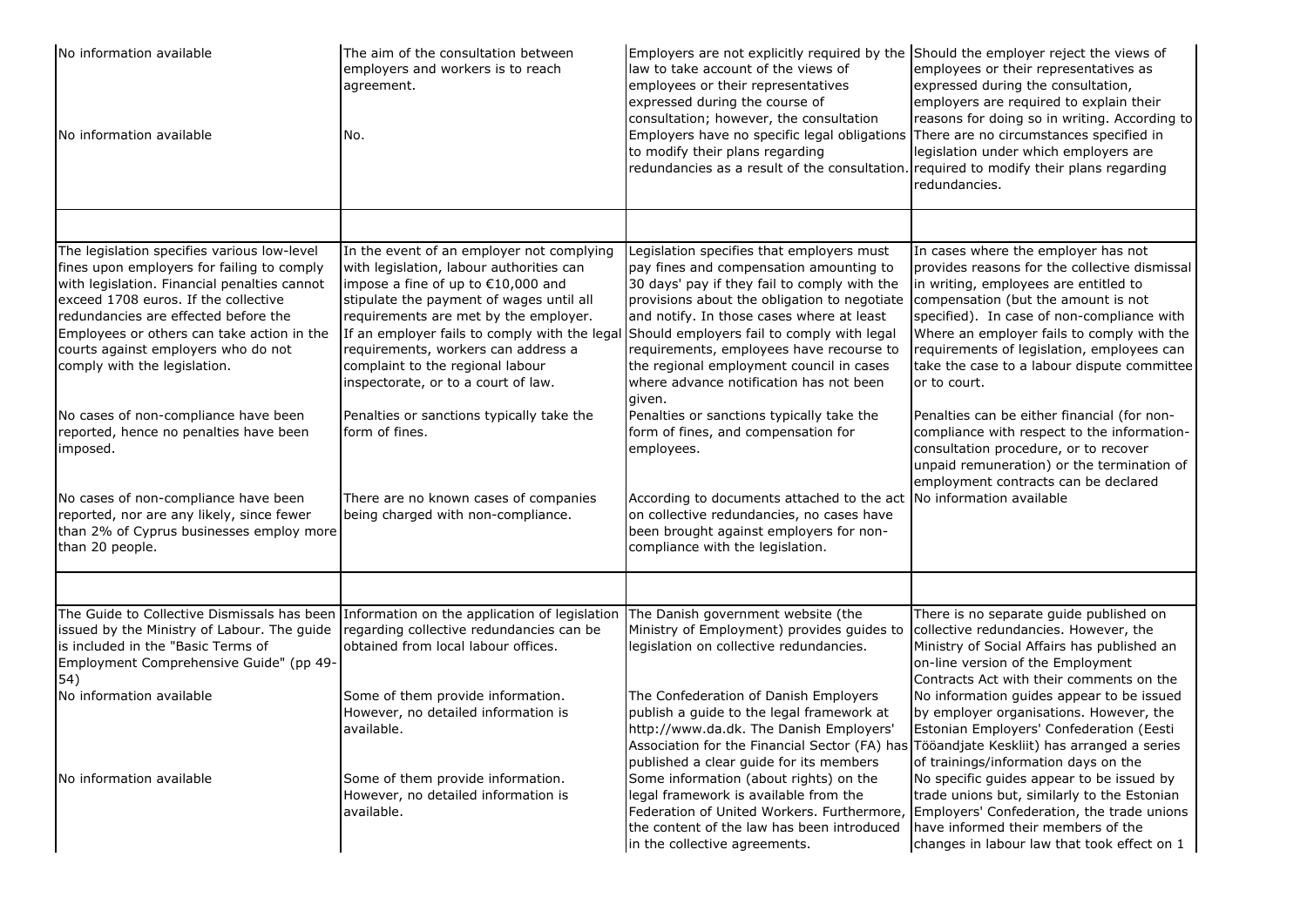|                                                                                                                                                                                                                                                       | Consultancy companies produce guides.                                                                                                                                                                                                                           | A commented edition of the law on<br>collective redundancies is available online:<br>Susanne Christensen et.al, Lov om<br>kollektive afskedigelser, DJØF's Forlag,<br>http://www.djoef-                                                                                                                               | There is no information concerning quides<br>issued by other bodies.                                                                                                                                                                                                                                                                          |
|-------------------------------------------------------------------------------------------------------------------------------------------------------------------------------------------------------------------------------------------------------|-----------------------------------------------------------------------------------------------------------------------------------------------------------------------------------------------------------------------------------------------------------------|-----------------------------------------------------------------------------------------------------------------------------------------------------------------------------------------------------------------------------------------------------------------------------------------------------------------------|-----------------------------------------------------------------------------------------------------------------------------------------------------------------------------------------------------------------------------------------------------------------------------------------------------------------------------------------------|
|                                                                                                                                                                                                                                                       |                                                                                                                                                                                                                                                                 |                                                                                                                                                                                                                                                                                                                       |                                                                                                                                                                                                                                                                                                                                               |
| The legislation specifies the same<br>compensation for employees in the event of<br>redundancy as for an ordinary termination<br>of contract (as laid out in Laws on<br>Termination of Employment). Employees                                         | Employees must be compensated in the<br>event of being made redundant, in the form<br>of severance pay equal to three months<br>average monthly wage. However, collective<br>agreement can determine a higher amount. payment. However, according to the act of | The legislation reguires employees to be.<br>compensated only in the event of the<br>employer not complying with<br>legislation. There is no legal redundancy                                                                                                                                                         | Upon redundancies, employees are entitled<br>to a compensation of one month's average<br>salary, which is paid by the employer.<br>Employees are also entitled to an insurance<br>benefit upon redundancies in cases where                                                                                                                    |
| The industrial relations Code was the main<br>provision prior to the adoption of the EU<br>Directive. According to the Code, "it is<br>desirable that collective agreements should<br>contain provisions on the issues of<br>No information available | No information available.<br>The extension of collective agreements is<br>regulated by law, and the terms of<br>collective agreement can be applied to third criterias are met.                                                                                 | The Industry Agreement (DI) and all other<br>important agreements have implemented<br>the legislation on collective redundancies.<br>The agreement must as a minimum contain<br>the same protection as the act in order to<br>The legislation applies in cases not covered<br>by collective agreements if the minimum | According to research with respect to<br>working conditions included in collective<br>agreements from 2004, 39% of all<br>collective agreements analysed include<br>provisions on redundancy benefits or<br>Only wage conditions and and working and<br>rest time conditions can be extend to third<br>parties through collective agreements. |
| No information available                                                                                                                                                                                                                              | parties.<br>Collective agreements are always<br>enforceable in law, but no concrete cases of<br>enforcement are known.                                                                                                                                          | Collective agreements are enforceable in<br>labour law (the Industrial Court) and non-<br>compliance is sanctioned.                                                                                                                                                                                                   | Thus, provisions on collective redundancies<br>are not applicable to third parties.<br>Collective agreements are enforceable by<br>law, but there is no information on specific<br>cases.                                                                                                                                                     |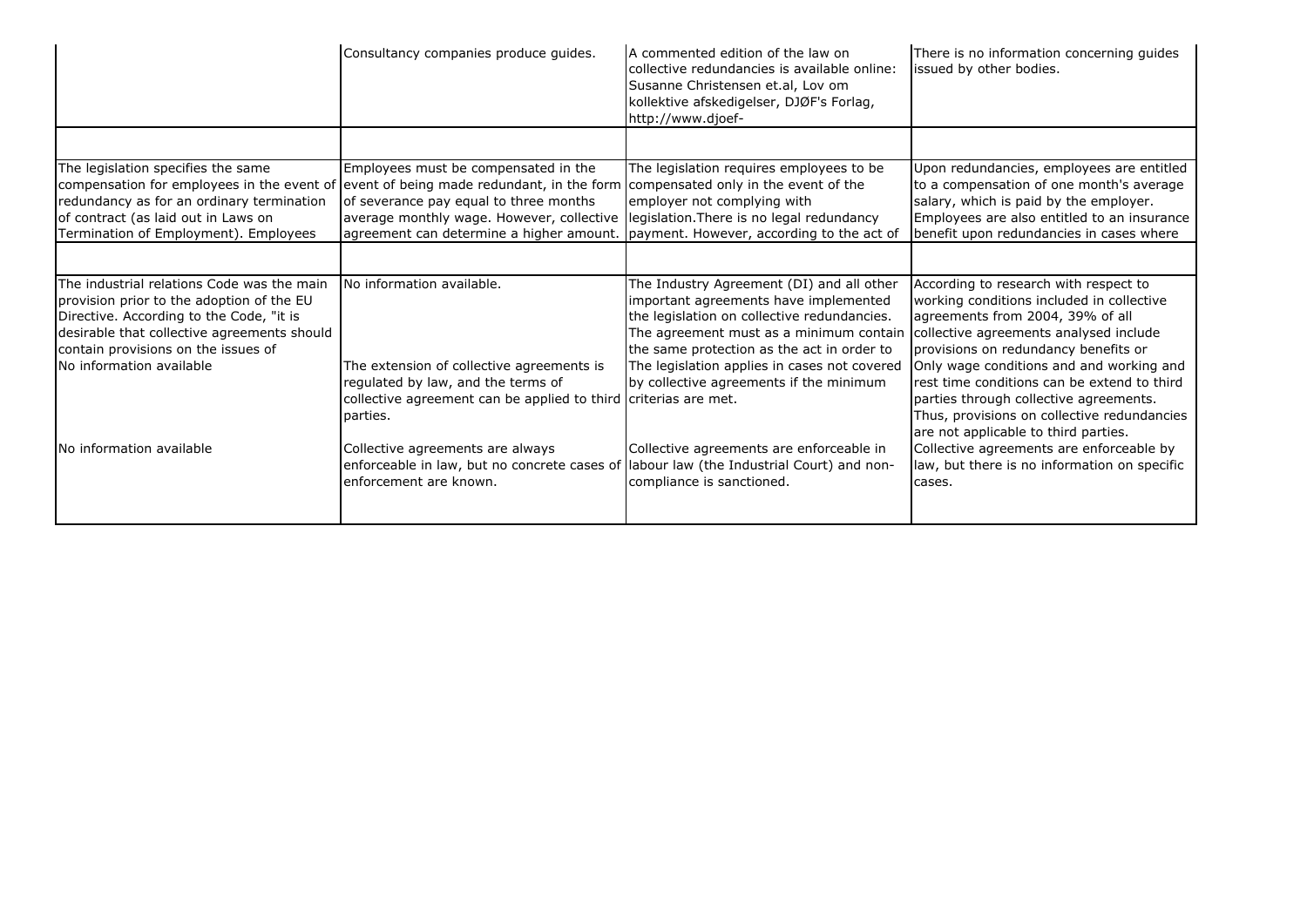| <b>Finland</b>                                                                                                                                                                                        | <b>France</b> | <b>Germany</b>                                                                                                                                                                                                                                                                           | <b>Greece</b>                                                                                                                                                                                                                    |
|-------------------------------------------------------------------------------------------------------------------------------------------------------------------------------------------------------|---------------|------------------------------------------------------------------------------------------------------------------------------------------------------------------------------------------------------------------------------------------------------------------------------------------|----------------------------------------------------------------------------------------------------------------------------------------------------------------------------------------------------------------------------------|
|                                                                                                                                                                                                       |               |                                                                                                                                                                                                                                                                                          |                                                                                                                                                                                                                                  |
| Employers must justify redundancies for<br>financial or production-related reasons.                                                                                                                   |               | The law (§17 Protection against Dismissal<br>Act) does not specify the allowable reasons,<br>and operational difficulties are considered to planning collective redundancies; there is<br>be a sufficient condition to justify collective<br>redundancies, provided the works council is | Under Greek legislation, employers can cite<br>'financial difficulties' as their reason for<br>no obligation to make any further<br>justification.                                                                               |
|                                                                                                                                                                                                       |               |                                                                                                                                                                                                                                                                                          |                                                                                                                                                                                                                                  |
| The minimum size is a company of 30<br>people employed, but falls to 20 if more<br>than 10 employees are affected.                                                                                    |               | Establishments of more than 20 employees                                                                                                                                                                                                                                                 | The minimum size of companies covered is<br>one with 20 employees.                                                                                                                                                               |
| An employer must make a minimum of 10<br>people redundant to fall within the scope of<br>legislation.                                                                                                 |               | To fall within the scope of national<br>legislation, an employer must plan to make<br>redundant five people within 30 days.                                                                                                                                                              | An employer must plan to dismiss four<br>employees within one calendar month in<br>order to fall within the scope of national<br>legislation on collective redundancies.                                                         |
| No information available                                                                                                                                                                              |               | The minimum number of redundancies is<br>five in companies with between 21 and 59<br>employees, 10% of employees (or 25<br>employees) in companies with between 60                                                                                                                       | The minimum figure for planned<br>redundancies varies according to the size of<br>the organisation: the minimum is four if<br>there are between 21 and 199 employees,                                                            |
| Government and public sector workers are<br>excluded from the legislation.                                                                                                                            |               | and 499 employees, and 30 if there are 500<br>Executive staff                                                                                                                                                                                                                            | 2%-3% if there are 200 or more employed<br>Public sector workers, employees of<br>businesses that have ceased trading<br>because of court rulings, and the crews of<br>ocean-going vessels are excluded from the<br>legislation. |
|                                                                                                                                                                                                       |               |                                                                                                                                                                                                                                                                                          |                                                                                                                                                                                                                                  |
| Employers must notify the workforce five<br>days before negotiations begin if there are<br>likely to be job losses - in practice, five<br>days plus six weeks before any<br>redundancies take effect. |               | The works council has to be informed in<br>writing and 'in good time' (two weeks<br>minimum) before the public announcement.                                                                                                                                                             | Employers are supposed to give the<br>workforce reasonable advance notice of<br>planned redundancies; however, a precise<br>period is not specified.                                                                             |
| At the latest, employers must notify public<br>authorities at the beginning of the<br>cooperation negotiations.                                                                                       |               | The Federal Employment Agency has to be<br>informed within a period of one to thirty<br>days before the employees are notified for<br>dismissal of redundancy. Following a 2005<br>ruling by the European Court of Justice, the                                                          | Employers are supposed to give the public<br>authorities reasonable advance notice of<br>planned redundancies; however, a precise<br>period is not specified.                                                                    |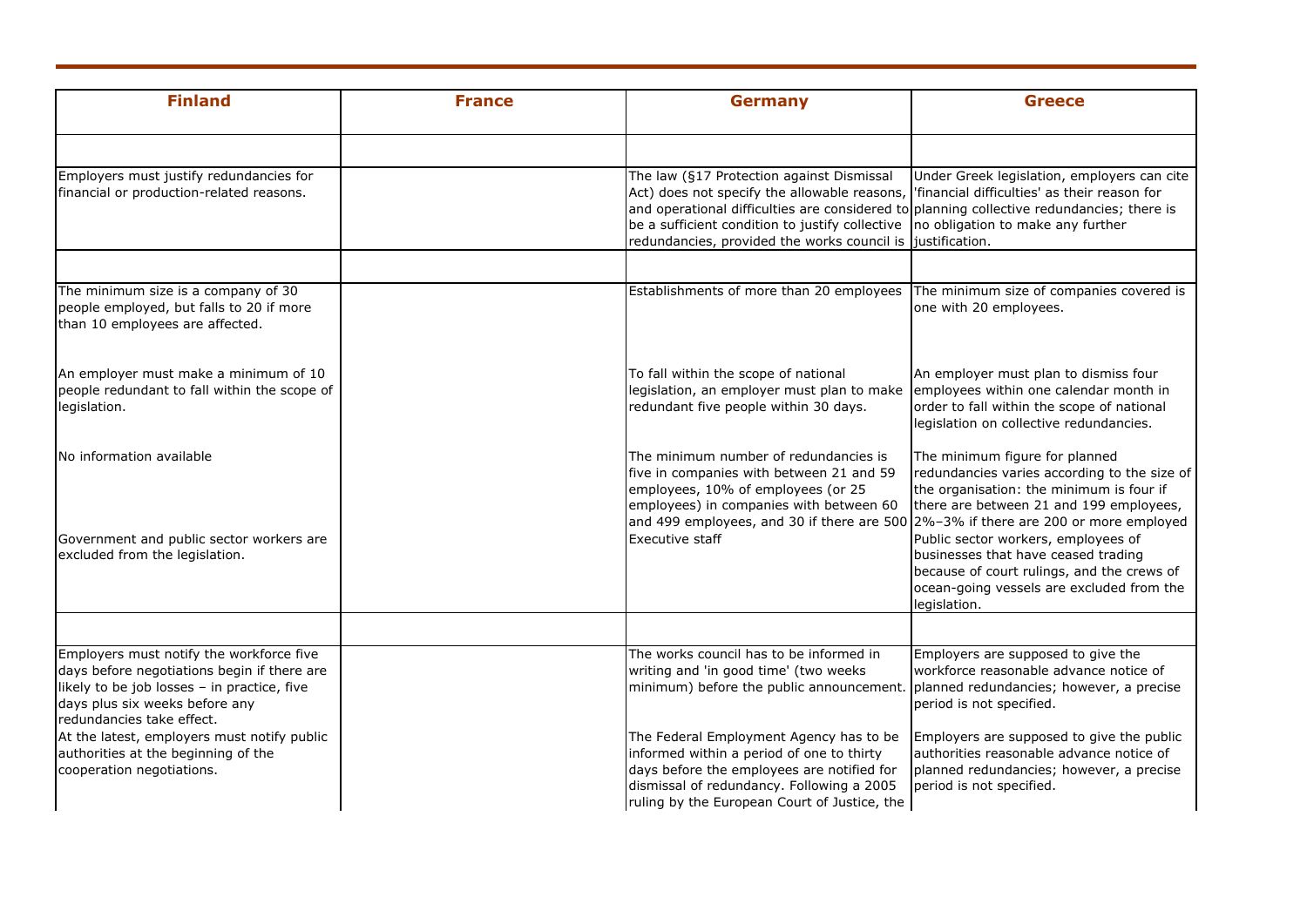| Employees are required to give employees<br>between 14 days notice (if they have been<br>employed for less than one year) and six<br>months (if they have been employed for<br>more than 12 years), depending on the | Employers are supposed to give reasonable<br>Affected employees have to be informed by<br>at least one day after the announcement of<br>advance notice to employees whom they<br>collective redundancies to the public<br>plan to make redundant; however, a<br>precise period is not specified.<br>authority.                                |
|----------------------------------------------------------------------------------------------------------------------------------------------------------------------------------------------------------------------|-----------------------------------------------------------------------------------------------------------------------------------------------------------------------------------------------------------------------------------------------------------------------------------------------------------------------------------------------|
| Employers must notify the Employment<br>Office of planned redundancies                                                                                                                                               | Federal Employment Agency (local site)<br>Employers are required to notify the Prefect<br>and Labour Inspector of any planned<br>redundancies.                                                                                                                                                                                                |
| Legislation specifies that employers consult                                                                                                                                                                         | <b>Works Council</b><br>The legislation specifies that employers                                                                                                                                                                                                                                                                              |
| with workers or workers' representatives.                                                                                                                                                                            | must consult with workers' representatives.                                                                                                                                                                                                                                                                                                   |
| Legislation specifies a consultation period of                                                                                                                                                                       | The legislation specifies a minimum 20 day-<br>No minimum period defined. Works council                                                                                                                                                                                                                                                       |
| seven days if fewer than 10 employees are<br>likely to be adversely affected; where 10 or<br>more are likely to be affected, the<br>consultation period is at least six weeks.                                       | period of consultation.<br>has to be informed at least two weeks<br>before public announcement.                                                                                                                                                                                                                                               |
| No information available                                                                                                                                                                                             | No extension period is defined. According to The 20 day-period of consultation can be<br>the Federal Employment Agency,<br>extended by a up to a further 20 days if no<br>consultation has to be terminated before<br>agreement is reached.<br>the announcement of projected<br>redundancies to the public authorities. This                  |
| The employer provides an initial action plan<br>for assisting employees to find new jobs or                                                                                                                          | According to the Protection against<br>Employers are required to consult on these<br>Dismissal Act, the following issues should<br>issues: the reasons for the projected                                                                                                                                                                      |
| to retrain; this plan is then negotiated with<br>staff representatives.                                                                                                                                              | be covered: reasons for the projected<br>redundancies; the number and types of<br>redundancies; the number and occupational<br>worker to be made redundant; the number                                                                                                                                                                        |
| Consultation on possible ways of avoiding                                                                                                                                                                            | and types of workers normally employed;<br>groups of the employees affected; the<br>No information available<br>According to the Protection against                                                                                                                                                                                           |
| or minimising redundancies is, in practice,                                                                                                                                                                          | Dismissal Act, projected redundancies                                                                                                                                                                                                                                                                                                         |
| part of the negotiation procedure.                                                                                                                                                                                   | require the agreement of the Federal<br>Employment Agency. According to the<br>Works Constitution Act, the works council                                                                                                                                                                                                                      |
| No information available                                                                                                                                                                                             | The employer is not required by law to<br>The employer is required to provide the<br>provide information on the reasons of<br>following information to employees: the<br>dismissal to the employee, but if the<br>reasons for the projected redundancies; the<br>redundancy letter does not give the<br>number and types of worker to be made |
| Information about lay-offs for 90 or more<br>days, or about changing employment                                                                                                                                      | reasons, the affected employee may appeal<br>redundant; the number and types of<br>No information<br>Any information that might facilitate the<br>formulation of constructive proposals from                                                                                                                                                  |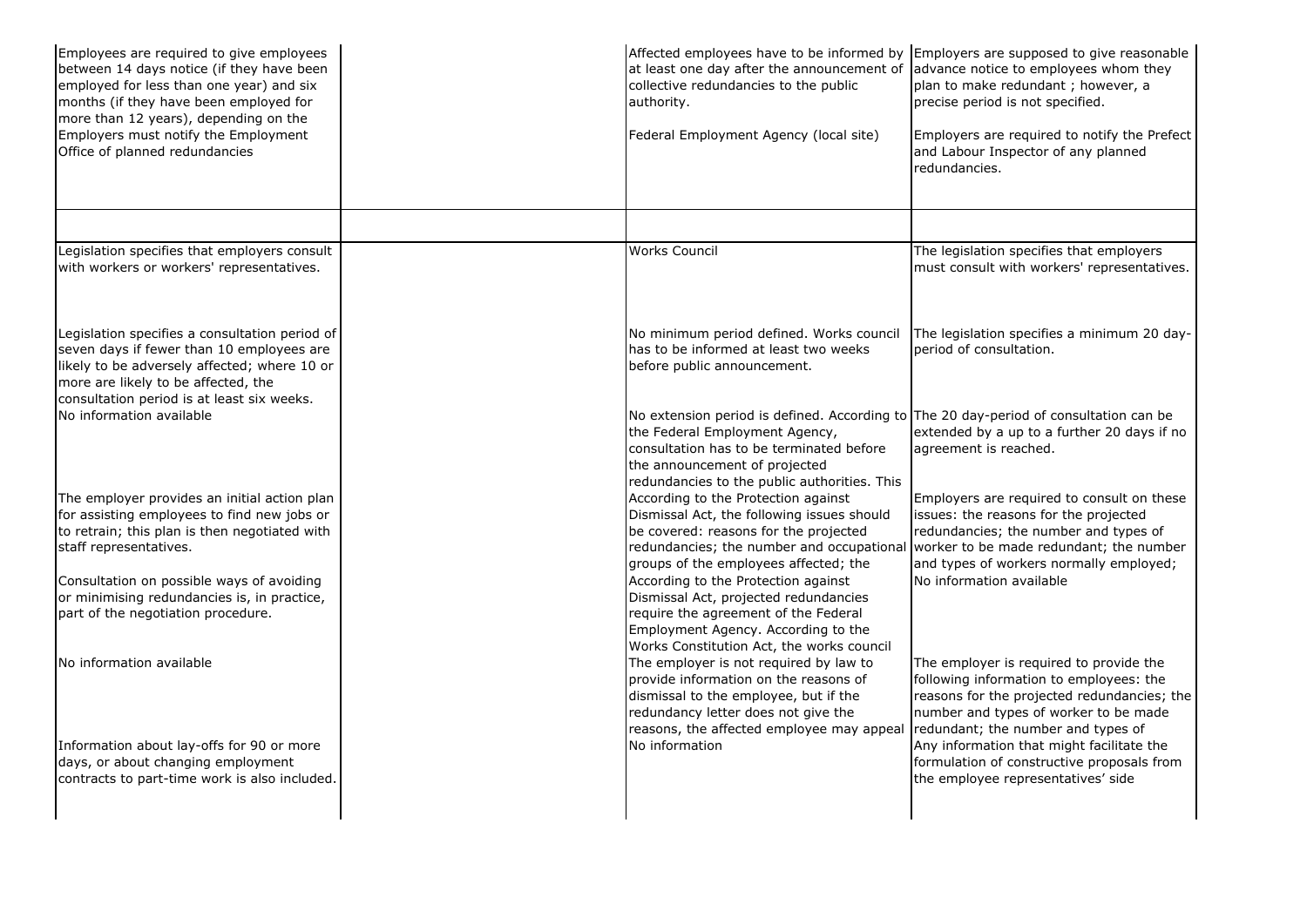| The opinions of both parties have to be<br>reported in the minutes of the consultation<br>and signed by both.                                                                                                                                | No such requirement unless a works council The consultation process between<br>exist (consultation process)                                                                                                                                                                                                                                          | employers and employees should be held<br>with a view to reaching an agreement.                                                                                                                                                                       |
|----------------------------------------------------------------------------------------------------------------------------------------------------------------------------------------------------------------------------------------------|------------------------------------------------------------------------------------------------------------------------------------------------------------------------------------------------------------------------------------------------------------------------------------------------------------------------------------------------------|-------------------------------------------------------------------------------------------------------------------------------------------------------------------------------------------------------------------------------------------------------|
| No information available                                                                                                                                                                                                                     | No such circumstances are specified.<br>Hoqwever, by law, the Federal Employment<br>Agency may arrange for a blocking period<br>of four weeks (in exceptional cases up to<br>eight weeks) before giving approval to the                                                                                                                              | Employers may be required to modify their<br>plans regarding redundancies if requested<br>to by the Prefect or Minister of Labour.                                                                                                                    |
|                                                                                                                                                                                                                                              |                                                                                                                                                                                                                                                                                                                                                      |                                                                                                                                                                                                                                                       |
| Employers must provide pay for a<br>maximum of 20 months and compensation<br>of up to EUR 30,000 if the conditions of<br>legislation are not respected.<br>Employees can take action against non-<br>compliant employers through trade union | If the planned collective redundancies are<br>not announced to the public authority,<br>dismissals are 'null and void'. If the<br>employer ignores the results of the<br>consultation with the works council, the<br>Should employers fail to comply with the<br>legislation, the works councils can appeal to employees to take action against non- | In the event of non-compliance with the<br>legislation, labour authorities can declare<br>the collective dismissals null and void, and<br>severance payments may be required for<br>dismissed workers.<br>No specific provision is in place to enable |
| representatives and the Courts.                                                                                                                                                                                                              | has a right to go to court.                                                                                                                                                                                                                                                                                                                          | the labour court; in addition, each employee compliance: the same regulation applies as<br>in any case of termination of employment.                                                                                                                  |
| No cases of non-compliance have been<br>reported.                                                                                                                                                                                            | No penalty.                                                                                                                                                                                                                                                                                                                                          | In the event of penalties being<br>implemented, dismissals are considered null<br>and void and financial penalties are<br>imposed.                                                                                                                    |
| No cases of non-compliance have been<br>reported.                                                                                                                                                                                            | No data                                                                                                                                                                                                                                                                                                                                              | Only a few cases have been brought for non-<br>compliance.                                                                                                                                                                                            |
|                                                                                                                                                                                                                                              |                                                                                                                                                                                                                                                                                                                                                      |                                                                                                                                                                                                                                                       |
| Legal texts are available online and some<br>guidance is provided by the Ministry of<br>Labour in 'Are you planning to move to<br>Finland?' (available on http://www.mol.fi).<br>This is also relevant for Finnish nationals.                | The Federal Employment Agency provides<br>on-line based information and standard<br>form for employers, but there is no guide<br>for employees on collective redundancy.                                                                                                                                                                             | No information available                                                                                                                                                                                                                              |
| No information available.                                                                                                                                                                                                                    | A guide on the legal framework regarding<br>collective redundancies is available from<br>BDA, the employers' organisation.                                                                                                                                                                                                                           | No information available                                                                                                                                                                                                                              |
| Information is included in the 'Guide for<br>foreigners working in Finland' on<br>http://netti.sak.fi                                                                                                                                        | No special guide is available on this issue<br>although collective redundancy is dealt with<br>in workers' education/training sessions and<br>in workshops of works council members.                                                                                                                                                                 | No information available                                                                                                                                                                                                                              |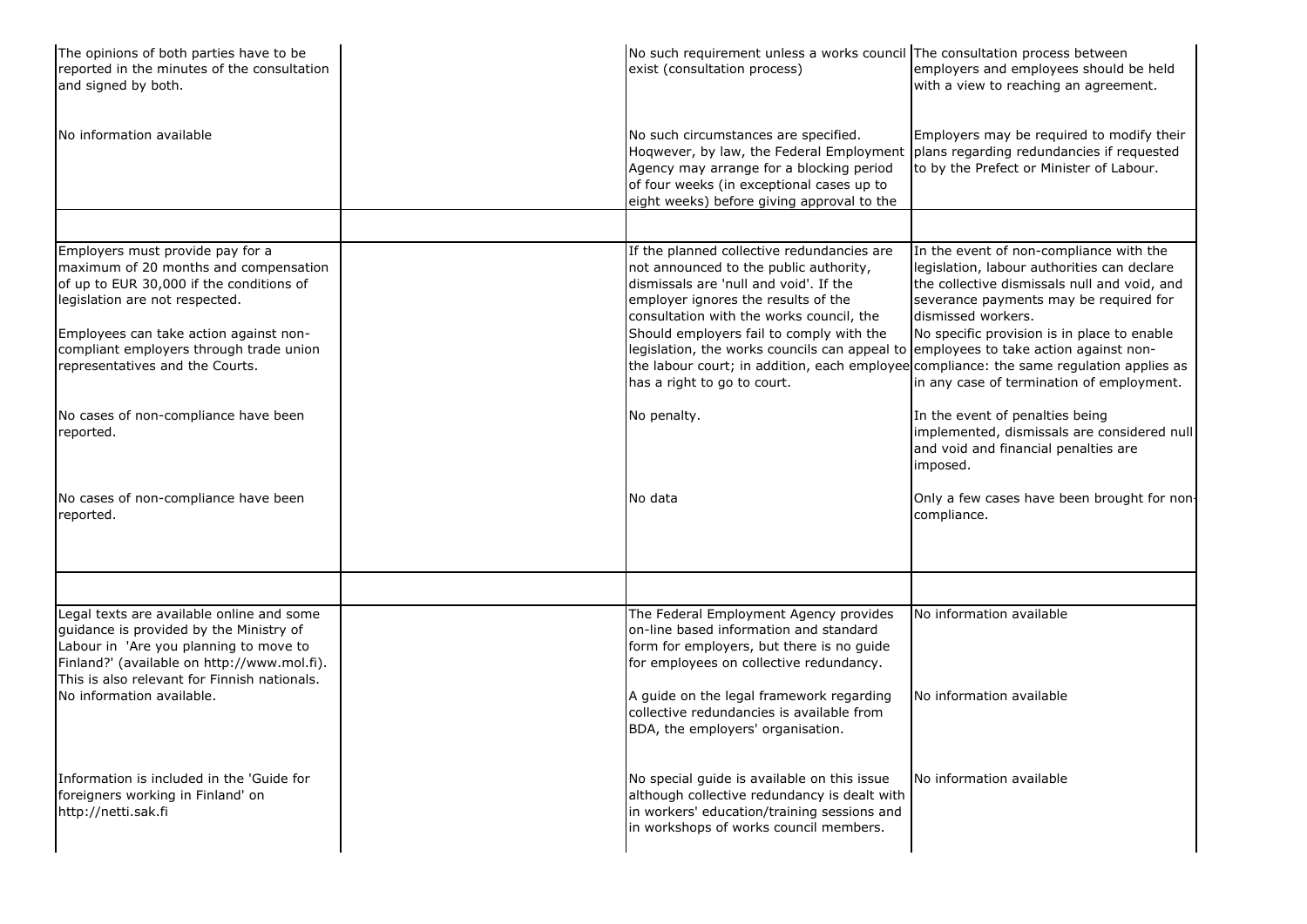| No information available | No data                                                                                                                                                                                                              | No information available                                                                                                                                                                                               |
|--------------------------|----------------------------------------------------------------------------------------------------------------------------------------------------------------------------------------------------------------------|------------------------------------------------------------------------------------------------------------------------------------------------------------------------------------------------------------------------|
|                          |                                                                                                                                                                                                                      |                                                                                                                                                                                                                        |
| No information available | The maximum payment stipulated by law is If employees are made redundant, the law<br>months' salary for employees aged 50 or<br>older, with at least 15 years of continuous<br>service, and to 18 months' salary for | equal to 12 months' salary. This rises to 15 $ $ requires the same compensation as in cases<br>of termination of an employment contract;<br>this is calculated on the basis of employee's<br>pay for their last month. |
|                          |                                                                                                                                                                                                                      |                                                                                                                                                                                                                        |
| No information available | Collective agreements do not generally set<br>out the procedures concerning collective<br>redundancies, but may introduce delays in<br>their implementation.                                                         | The law permits collective agreements to<br>contain procedures relating to collective<br>redundancies; generally, however, they do<br>not contain such conditions or procedures.                                       |
| No information available | ۱No                                                                                                                                                                                                                  | No information available                                                                                                                                                                                               |
| No information available | l No                                                                                                                                                                                                                 | No information available                                                                                                                                                                                               |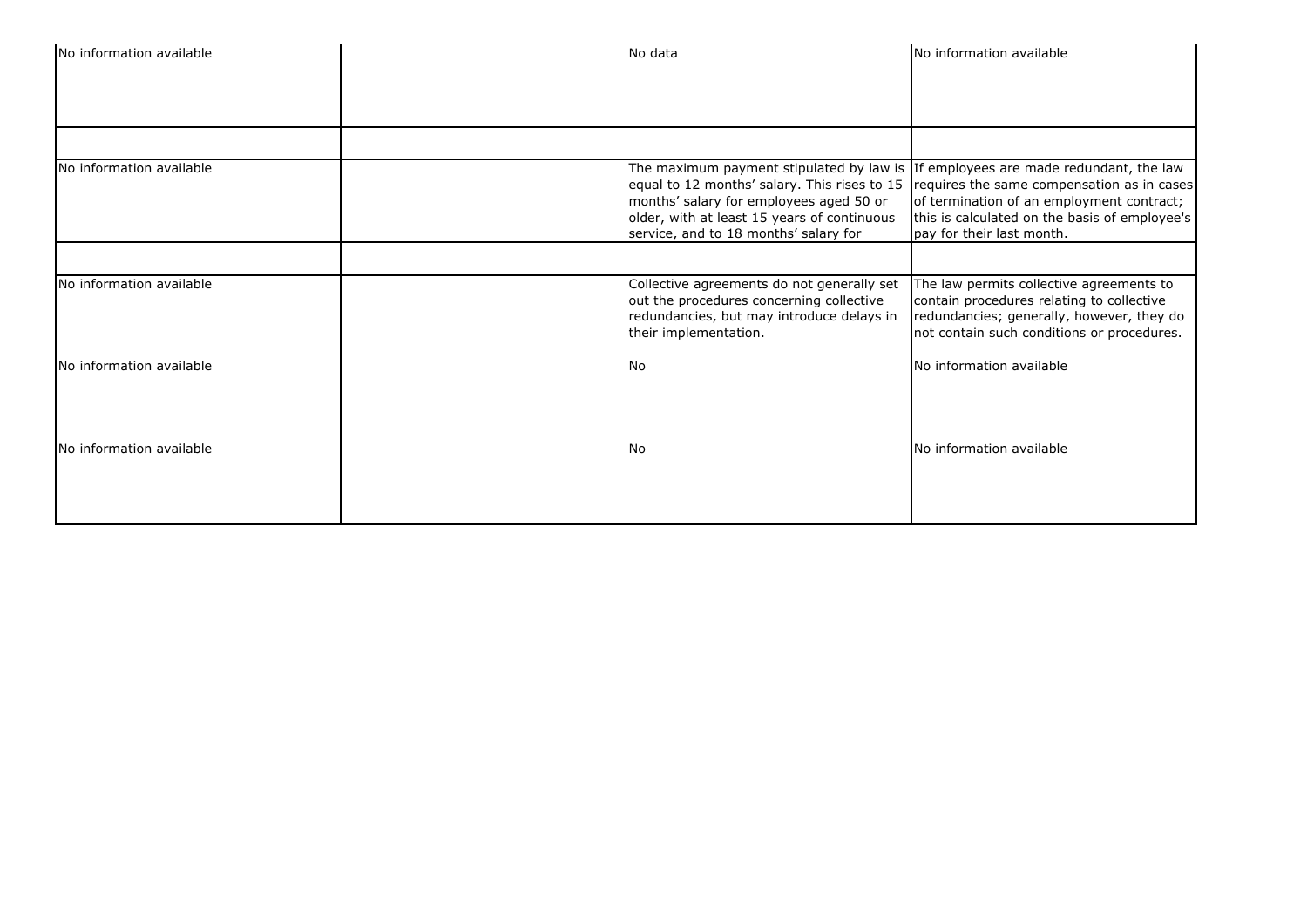| <b>Hungary</b>                                                                                                                                                                                                                                                                                                                                               | <b>Ireland</b>                                                                                                                                                                                                                                                                                                                                                                                                                                                                                        | <b>Italy</b>                                                                                                                                                                                                                                                                                                                                         | Latvia                                                                                                                                                                                                                                                                                               |
|--------------------------------------------------------------------------------------------------------------------------------------------------------------------------------------------------------------------------------------------------------------------------------------------------------------------------------------------------------------|-------------------------------------------------------------------------------------------------------------------------------------------------------------------------------------------------------------------------------------------------------------------------------------------------------------------------------------------------------------------------------------------------------------------------------------------------------------------------------------------------------|------------------------------------------------------------------------------------------------------------------------------------------------------------------------------------------------------------------------------------------------------------------------------------------------------------------------------------------------------|------------------------------------------------------------------------------------------------------------------------------------------------------------------------------------------------------------------------------------------------------------------------------------------------------|
| The employer is not obliged to prove that<br>the decision is economically justified.                                                                                                                                                                                                                                                                         | The law on collective redundancies has been National legislation requires proposed<br>strengthened since 2006. The Protection of<br>Employment (Exceptional Collective<br>Redundancies and Related Matters) Act<br>2007 provides for the establishment of a                                                                                                                                                                                                                                           | collective dismissals to justified in terms of<br>a reduction, change or cessation of activity.                                                                                                                                                                                                                                                      | Not stipulated in the legislation (Labour law)                                                                                                                                                                                                                                                       |
| No information available                                                                                                                                                                                                                                                                                                                                     | At a minimum, the company must have five A minimum of 15 persons must be<br>persons employed.                                                                                                                                                                                                                                                                                                                                                                                                         | employed.                                                                                                                                                                                                                                                                                                                                            | Not stipulated in the legislation (Labour law)                                                                                                                                                                                                                                                       |
| To fall within the scope of legislation, 10<br>employees must be dismissed or made<br>redundant within 30 days.                                                                                                                                                                                                                                              | To fall within the scope of legislation, the<br>employer must plan to dismiss or make<br>redundant five employees within 30 days.                                                                                                                                                                                                                                                                                                                                                                     | To fall within the scope of legislation, the<br>dismissals must involve at least five<br>workers within a time span of 120 days.                                                                                                                                                                                                                     | In order to be covered by the legislation, an<br>employer must plan to make between five<br>and 30 employees redundant within 30<br>days.                                                                                                                                                            |
| 10 if between 20 and 100 are employed, 10 The minimum size is five employees (in a<br>per cent between 100 and 300, 30 if 300 or<br>more are employed. If redundancies occur<br>in more than one establishment of a<br>company, these will be counted together.<br>In principle seafarers, but in practice no<br>such vessels operate under Hungarian flag.  | company with between 20 and 49<br>employees) and up to 30 (in establishments<br>with 300 or more employees).<br>Civil servants, seamen, and those employed Senior executives are excluded.<br>under fixed-term contracts are excluded<br>from the legislation.                                                                                                                                                                                                                                        | <b>No</b>                                                                                                                                                                                                                                                                                                                                            | To fall within the scope of legislation, the<br>employer must plan to make redundant<br>within a period of 30 days five employees if<br>between 20 and 49 persons are employed,<br>10 if between 50 and 99 are employed,<br>Mariners and public sector workers are<br>excluded from the legislation. |
|                                                                                                                                                                                                                                                                                                                                                              |                                                                                                                                                                                                                                                                                                                                                                                                                                                                                                       |                                                                                                                                                                                                                                                                                                                                                      |                                                                                                                                                                                                                                                                                                      |
| Usually between 30 and 60 days in practice<br>This comprises the initial notification, the<br>consultation period, and an unlimited<br>decision period. However, it may last up to<br>a year.<br>More than one deadline is set: employers<br>are required to notify public authorities<br>during the consultation period and during<br>the period of notice. | Employers planning collective redundancies<br>are obliged to consult employees'<br>representatives regarding the proposed<br>redundancies. The consultation<br>requirements are contained in section 9 of<br>Employers are required to notify the<br>Minister for Enterprise, Trade and<br>Employment 30 days before the date of the than 45 days) the parties must<br>planned redundancies, and to delay any<br>redundancies for 30 days after the Minister   consultation to the Provincial and the | Between the moment the employer decides<br>to begin the collective dismissal procedure<br>and actual termination of employment,<br>Italian law allows for recourse to the so-<br>called 'mobility procedure' for up to 75<br>After the period of consultation with the<br>trade unions (that may not last for more<br>communicate the outcome of the | Not specified<br>Employers are required to notify public<br>authorities at least 60 days in advance of<br>planned redundancies.                                                                                                                                                                      |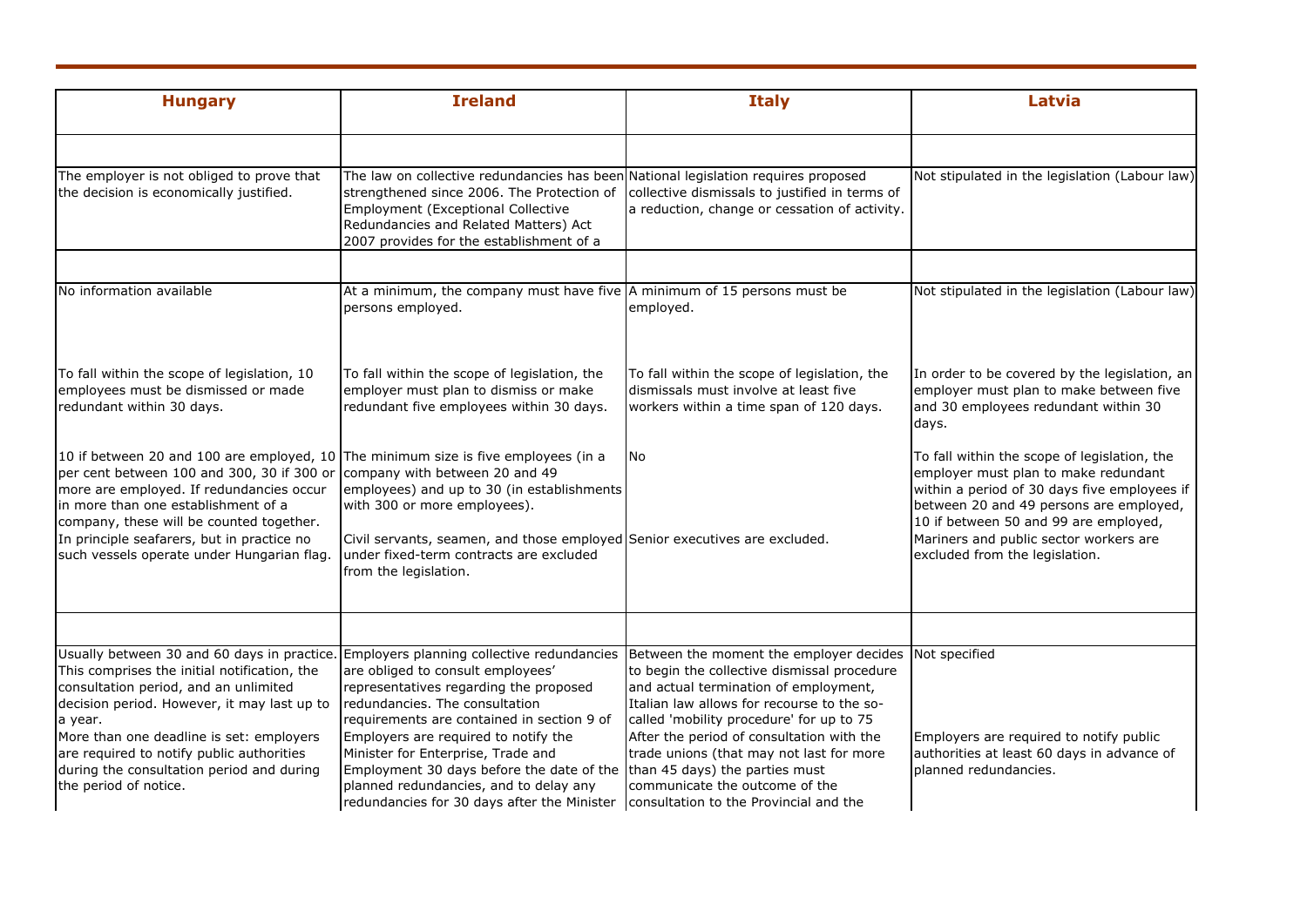| Employers must give employees who are to Employers are required to give 30 days'<br>be made redundant at least 30 days' notice. notice to employees whom they plan to<br>Employers are required to notify<br>Employment Centres (part of the Public | make redundant.<br>Employers are required to notify the<br>Minister for Enterprise, Trade and                                                                                                                                                                                                                | The law requires the employer to inform the Employers must give employees one<br>workers concerned in writing. Moreover, the month's notice for individual redundancies<br>employer must communicate the names<br>and addresses of the redundant workers, as collective redundancies)<br>well as their jobs, skill level, job<br>Employers need to notify the Provincial<br>Labour Office (or the Ministry of Labour, if | (no specific provisions are made for<br>Employers are required to notify the State<br>Employment agency (Nodarbinātības Valsts                                                                                  |
|-----------------------------------------------------------------------------------------------------------------------------------------------------------------------------------------------------------------------------------------------------|--------------------------------------------------------------------------------------------------------------------------------------------------------------------------------------------------------------------------------------------------------------------------------------------------------------|--------------------------------------------------------------------------------------------------------------------------------------------------------------------------------------------------------------------------------------------------------------------------------------------------------------------------------------------------------------------------------------------------------------------------|-----------------------------------------------------------------------------------------------------------------------------------------------------------------------------------------------------------------|
| Employment Service).                                                                                                                                                                                                                                | Employment of planned redundancies.                                                                                                                                                                                                                                                                          | more than one province is involved).                                                                                                                                                                                                                                                                                                                                                                                     | agentūra, NVA) and the municipality of their<br>redundancy plans.                                                                                                                                               |
| Yes. Employers must consult with works                                                                                                                                                                                                              | Legislation initially specified that employers The legislation requires employers to                                                                                                                                                                                                                         |                                                                                                                                                                                                                                                                                                                                                                                                                          | Legislation specifies that employers consult                                                                                                                                                                    |
| councils or, in their absence, with a                                                                                                                                                                                                               | must consult with trade unions, but this was consult with trade unions.                                                                                                                                                                                                                                      |                                                                                                                                                                                                                                                                                                                                                                                                                          | with trade unions - if any exist in the                                                                                                                                                                         |
| committee including trade union and non<br>trade union members.                                                                                                                                                                                     | extended in 2001 to cover employees in<br>non-union firms.                                                                                                                                                                                                                                                   |                                                                                                                                                                                                                                                                                                                                                                                                                          | workplace - or with employee<br>representatives.                                                                                                                                                                |
| 15 days or longer, lasting until agreement is specified in national legislation.<br>reached.                                                                                                                                                        | Legislation specifies a consultation period of $ A \text{ minimum } 30$ day period of consultation is                                                                                                                                                                                                        | The legislation specifies a maximum<br>consultation period of 45 days (with a<br>possible further 30 days' consultation with<br>the regional or provincial authority).                                                                                                                                                                                                                                                   | In practice, 60 days is considered the<br>minimum period of consultation. (Dismissal<br>cannot be implemented prior to the lapsing<br>of a 60 day period after the public<br>authorities have been informed).   |
| The period of consultation can be extended<br>by the agreement of the parties.                                                                                                                                                                      | The minimum consulation period can be<br>extended, following discussion.                                                                                                                                                                                                                                     | The consultation period can be extended if<br>employers and employees fail to reach<br>agreement within 45 days.                                                                                                                                                                                                                                                                                                         | If there is agreement between the parties,<br>the State Employment agency<br>(Nodarbinātības Valsts aģentūra, NVA) can<br>extend the consultation period for up to 75<br>days.                                  |
| The consultation agenda is required to<br>cover the possible ways of avoiding<br>collective redundancies, as well as the<br>means of mitigating the consequences and<br>reducing the number of workers affected.<br>Not specified                   | Section 9 of the Protection of Employment<br>Act sets out some of the issues that the<br>employer should consult on, including: the<br>possibility of avoiding the proposed<br>redundancies; reducing the number of<br>Section 9 of the Protection of Employment<br>Act sets out some of the issues that the | The 'mobility procedure' requires the<br>employer to send written notification to<br>trade unions and public authorities with the planned to dismiss, the social guarantees<br>following information: (a) the reasons for<br>the projected redundancies; (b) the number collective dismissal, and possible ways of<br>The law aims to encourage the parties to<br>find agreement on ways of re-absorbing                 | The legislation states that employers must<br>consult on the number of employees it is<br>for these employees, procedures for<br>Yes, possible ways of minimising<br>redundancies are specified as an issue for |
| Employers are required to inform                                                                                                                                                                                                                    | employer should consult on including: the<br>possibility of avoiding the proposed<br>redundancies; reducing the number of<br>Employee representatives receive                                                                                                                                                | redundant personnel. During the 'mobility<br>procedure' or during the period of recourse<br>to the 'extra-ordinary' Wages Guarantee<br>The legislation requires employers to inform Employers must provide information                                                                                                                                                                                                   | consultation.                                                                                                                                                                                                   |
| employees of the timing of the                                                                                                                                                                                                                      | informatio from the employer as part of the                                                                                                                                                                                                                                                                  | the workers concerned in writing. Moreover, regarding social guarantees, process of                                                                                                                                                                                                                                                                                                                                      |                                                                                                                                                                                                                 |
| redundancies and the conditions concerning information and consultation process.                                                                                                                                                                    |                                                                                                                                                                                                                                                                                                              | the employer must communicate the names collective redundancy.<br>and addresses of the redundant workers, as                                                                                                                                                                                                                                                                                                             |                                                                                                                                                                                                                 |
| redundancy or severance payments.<br>No information available                                                                                                                                                                                       |                                                                                                                                                                                                                                                                                                              | well as their jobs, skill level, job<br>Measures may be planned by the enterprise No information available<br>to reduce the social impact of the lay-offs                                                                                                                                                                                                                                                                |                                                                                                                                                                                                                 |
|                                                                                                                                                                                                                                                     |                                                                                                                                                                                                                                                                                                              |                                                                                                                                                                                                                                                                                                                                                                                                                          |                                                                                                                                                                                                                 |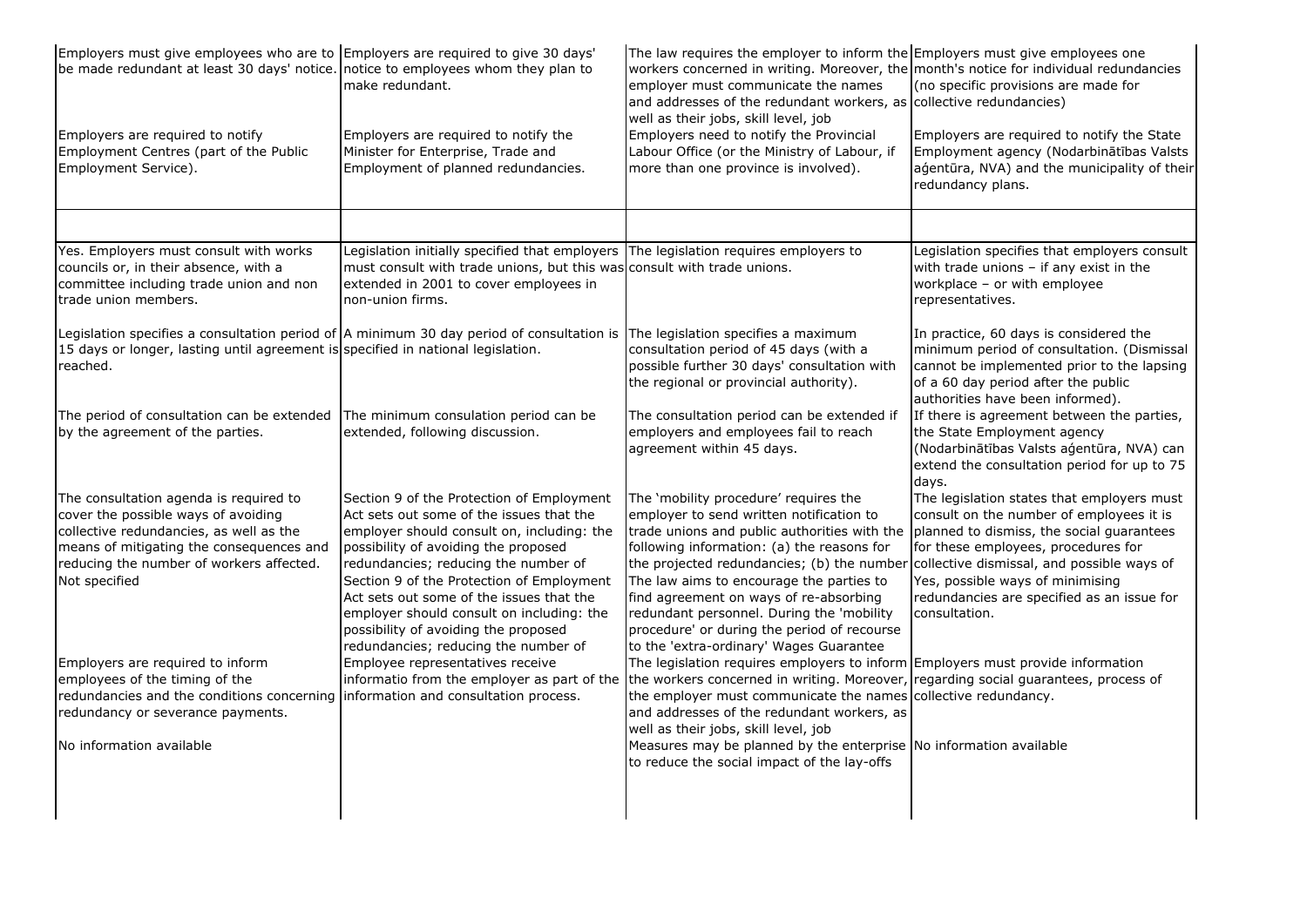| The consultation should be held with a 'view Where an employer proposes to create<br>of reaching an agreement'.<br>Employers are required to modify their<br>redundancy plans If agreed with workers'<br>representatives, but not otherwise.              | collective redundancies, they must, with a<br>view to reaching an agreement, initiate<br>consultations with representatives of the<br>employees' affected by the proposed<br><b>No</b>                                                                      | Although the law encourages the parties to<br>seek an agreement on ways of re-absorbing must consult with employees'<br>redundant personnel, it also leaves the<br>employer free to reject the trade unions'<br>proposals. Likewise, the unions are free not practical assistance to workers to find new | According to the Labour Law, employers<br>representatives on the number of redundant<br>persons, social benefits. The extent of<br>Not stipulated by legislation (Labour law) |
|-----------------------------------------------------------------------------------------------------------------------------------------------------------------------------------------------------------------------------------------------------------|-------------------------------------------------------------------------------------------------------------------------------------------------------------------------------------------------------------------------------------------------------------|----------------------------------------------------------------------------------------------------------------------------------------------------------------------------------------------------------------------------------------------------------------------------------------------------------|-------------------------------------------------------------------------------------------------------------------------------------------------------------------------------|
|                                                                                                                                                                                                                                                           |                                                                                                                                                                                                                                                             |                                                                                                                                                                                                                                                                                                          |                                                                                                                                                                               |
| Dismissals can be declared unlawful if the<br>Employment Centre is not notified in<br>advance, or if the employer breaches<br>agreement during consultation; however,<br>no real sanctions apply.                                                         | Reference can be made to the Rights<br>Commissioner for legal action; however, but can be considered null and void, and the<br>legislation introduced in 2007 substantially<br>increases penalties - up to 250,000 euros<br>plus proportionate remuneration | In the case of non-compliance, the layoffs<br>dismissed workers can be reinstated.                                                                                                                                                                                                                       | No specific penalties are indicated with<br>respect to non-compliance: the same<br>penalties apply as for breaking labour laws.                                               |
| In the event of non-compliance, action<br>through the Labour Courts is possible but<br>no sanctions are prescribed and little case<br>law exists.                                                                                                         | In the case of non-compliance by<br>employers, appeal can be made to the<br>Rights Commissioner and Employment<br>Appeals Tribunal, with fines for non-<br>compliance.                                                                                      | Employees or others can bringing the case<br>to court or make a direct appeal to<br>employers (or go through a trade union to<br>do so) within 60 days.                                                                                                                                                  | In the event of non-compliance, employees<br>or employee representative can lodge a<br>complaint to the Labour Inspectorate (VDI),<br>as for individual dismissals.           |
| Sanctions take the form of the payment of<br>any unpaid wages to be paid together with<br>compensation (equivalent to several<br>months' wages).                                                                                                          | A system of fines has been in place, but<br>legislation introduced in 2007 substantially<br>increases penalties - up to 250,000 euros<br>plus proportionate remuneration<br>compensation for employees.                                                     | Sanctions typically entail the reinstatement<br>of the dismissed workers and the payment<br>of financial compensation.                                                                                                                                                                                   | No cases of penalties for non-compliance in<br>mass redundancy cases have been<br>reported.                                                                                   |
| Only a few cases have been brought for non-The first case involving 'exceptional'<br>compliance. These concentrate on failure to collective redundancies under the 2007<br>observe conditions regarding advance<br>notice, or other employer obligations. | legislation was heard by the Redundancy<br>Panel on May 21, 2009. The case was<br>subsequently withdrawn by the union                                                                                                                                       | A significant number of cases have been<br>brought for non-compliance.                                                                                                                                                                                                                                   | Only rarely are cases brought for non-<br>compliance.                                                                                                                         |
|                                                                                                                                                                                                                                                           |                                                                                                                                                                                                                                                             |                                                                                                                                                                                                                                                                                                          |                                                                                                                                                                               |
|                                                                                                                                                                                                                                                           | The Department of Enterprise, Trade and<br>Employment produces concise and simple<br>guides to legislation on collective<br>redundancies.                                                                                                                   | The Ministry of Labour and the Regional and The Labour Inspectorate (VDI) can supply<br>Provincial Employment Offices supply<br>guides to the legislation on collective<br>redundancies.                                                                                                                 | information on request.                                                                                                                                                       |
|                                                                                                                                                                                                                                                           | Ireland's main employer representative<br>body, the Irish Business and Employers<br>Confederation (IBEC), provides its affiliates<br>with guides on employment law, including<br>the issue of collective redundancies.                                      | Confindustria, the main Italian employers'<br>organisation, provides guides to legislation<br>on collective dismissals.                                                                                                                                                                                  | DDK members can consultat the<br>organisation on employment, social<br>security, employment rights, labor safety<br>issues                                                    |
| No informaion available                                                                                                                                                                                                                                   | Two trade unions - SIPTU and TEEC - have<br>produced quides, including information on<br>collective redundancies.                                                                                                                                           | The main Italian trade union organisations<br>Cgil, Cisl and Uil - provide information and<br>quides on individual and collective<br>dismissals.                                                                                                                                                         | LBAS provides informative publications,<br>handbooks, and information leaflets<br>concerning working conditions, social<br>protection, etc                                    |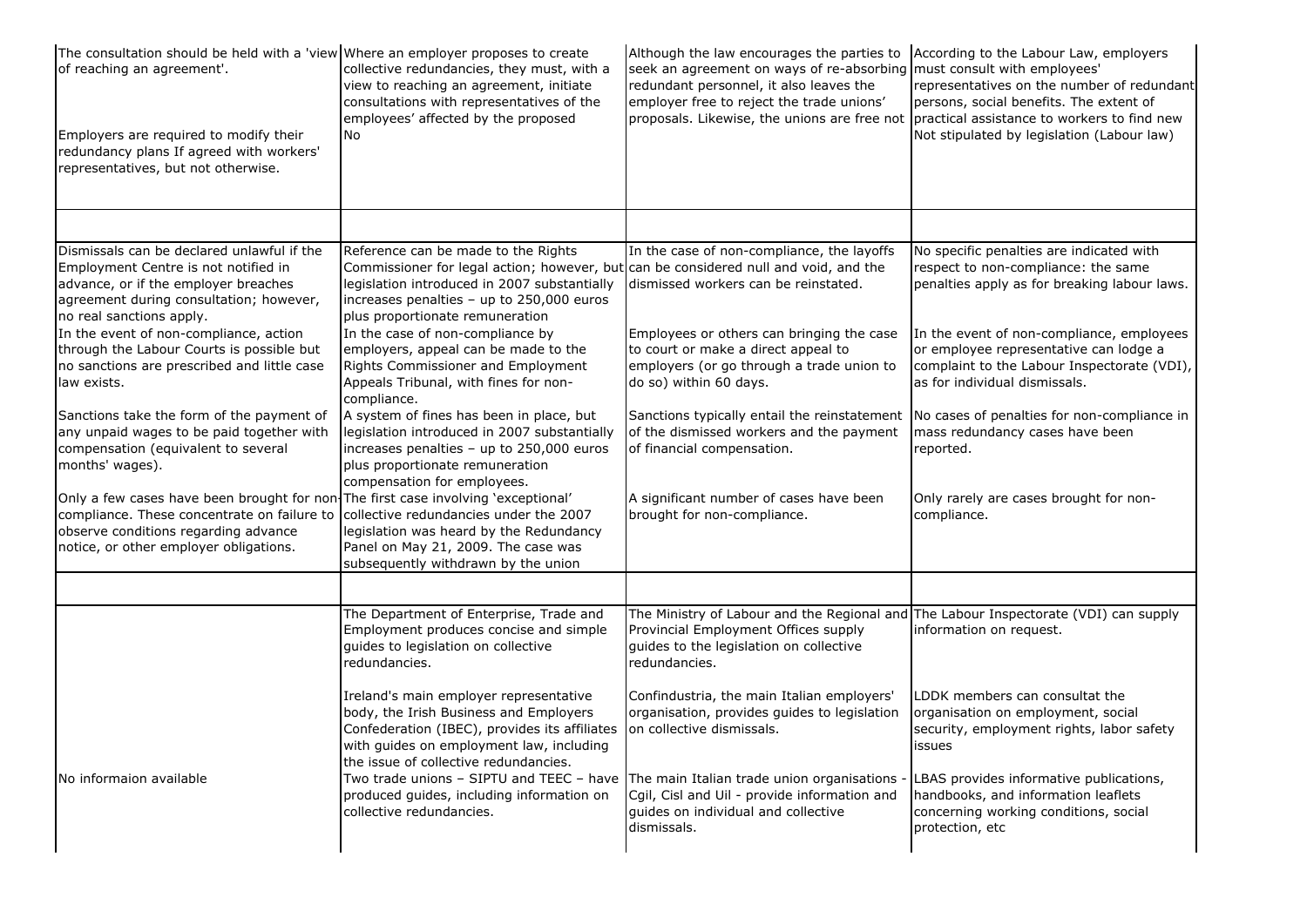|                                                                                                                                                                                                                       |                                                                                                                                               | Other bodies - such as Chambers of<br>Commerce and Chambers of Labour -<br>provide information on collective dismissals.                                                                                                  | No information available                                                                                                                                                                                                     |
|-----------------------------------------------------------------------------------------------------------------------------------------------------------------------------------------------------------------------|-----------------------------------------------------------------------------------------------------------------------------------------------|---------------------------------------------------------------------------------------------------------------------------------------------------------------------------------------------------------------------------|------------------------------------------------------------------------------------------------------------------------------------------------------------------------------------------------------------------------------|
|                                                                                                                                                                                                                       |                                                                                                                                               |                                                                                                                                                                                                                           |                                                                                                                                                                                                                              |
| Yes - severance pay for those with three or<br>more years' service, unless they are eligible compensation was increased to two weeks<br>for old-age pensions.                                                         | Yes. Under legislation introduced in 2003,<br>pay per year of service, with a weekly<br>ceiling, and procedures were simplified.              | Workers on the 'mobility lists' and with<br>length of service of at least 12 months are<br>entitled to a 'mobility allowance', equal for<br>(or due from) the CIGS immediately prior to month's average earnings. The sum | If not otherwise specified in collective<br>agreements or the employment contract,<br>employees are (according to the legislation)<br>the first 12 months to the allowance paid by due severance pay of between one and four |
|                                                                                                                                                                                                                       |                                                                                                                                               |                                                                                                                                                                                                                           |                                                                                                                                                                                                                              |
| Most collective agreements repeat the<br>conditions laid down in the Labour Code,<br>although conditions tend to be more<br>generous - see the registry of collective<br>agreements at the Ministry of Social Affairs | The new stronger procedures introduced in<br>2007 under Protection of Employment Act<br>are incorporated in national collective<br>agreement. | None of the sector-level agreements specify<br>procedures in relation to collective<br>redundancies; however, such procedures<br>are sometimes specified in enterprise-level<br>agreements.                               | Enterprise-level collective agreements are<br>regarded as a business secret.                                                                                                                                                 |
| Upon request of signatories, the Minister of<br>Social Affaris and Labour can take action to<br>extend the collective agreement to the<br>whole sector, but this is rare, with only four<br>known cases.              | Aspects of the national agreement are<br>applicable to third parties - including the<br>law on collective redundancies.                       | No.                                                                                                                                                                                                                       | Collective agreements cover the entire<br>sector if they are concluded by 60% of<br>those employed.                                                                                                                          |
| Extended agreements are enforceable<br>across the whole sector in principle, but this enforceable in law.<br>is rarely followed up in practice.                                                                       | Aspects of the new national agreement are                                                                                                     | Collective agreement committment<br>regarding collective dismissal procedures<br>have full legal force. In cases of non-<br>compliance, the employer, the signatory<br>trade unions and the workers themselves            | Collective agreements are enforceable, but<br>no cases have been brought.                                                                                                                                                    |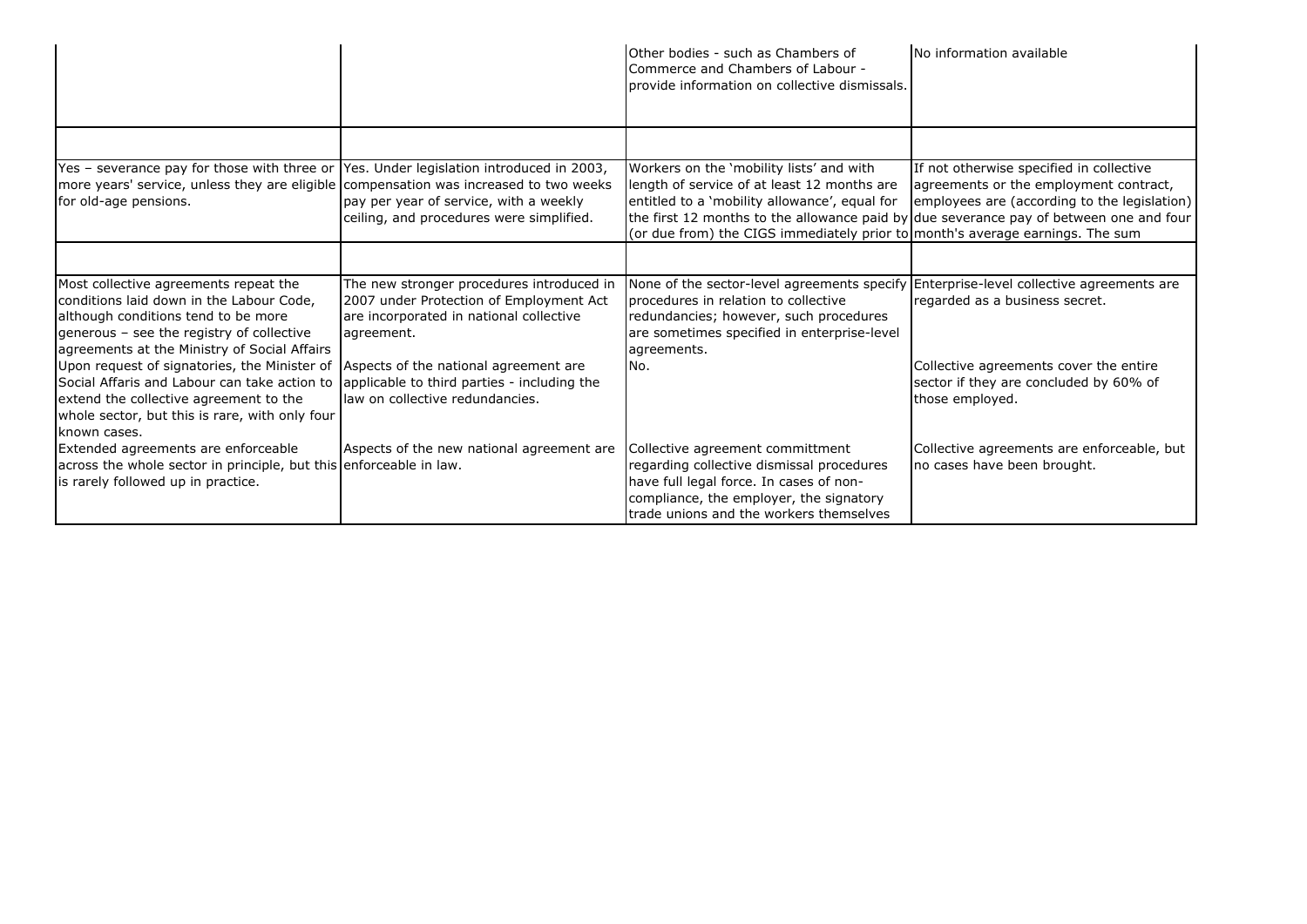| <b>Lithuania</b>                                                                                                                                                                                      | <b>Luxembourg</b>                                                                                                                                | <b>Malta</b>                                                                                                                                                                        | <b>Netherlands</b> |
|-------------------------------------------------------------------------------------------------------------------------------------------------------------------------------------------------------|--------------------------------------------------------------------------------------------------------------------------------------------------|-------------------------------------------------------------------------------------------------------------------------------------------------------------------------------------|--------------------|
| Employers can cite economic or technical                                                                                                                                                              | No specific reasons are given, but                                                                                                               | No specific reasons are referred to in the                                                                                                                                          |                    |
| circumstances or restructuring of the<br>enterprise; according to case law, economic 'reasonable' and should not be related to<br>necessity is generally a valid reason.                              | legislation states the grounds need to be<br>the particular workers concerned.                                                                   | legislation.                                                                                                                                                                        |                    |
| 20 employees                                                                                                                                                                                          | The legislation does not specify a minimum<br>size of the company but a minimum number<br>of employees concerned in a defined period<br>of time. | 21 persons                                                                                                                                                                          |                    |
| To fall within the scope of the legislation,<br>employers must plan to dismiss between 10 employers must dismiss seven employees<br>and 30 employees within 30 days.                                  | To fall within the scope of legislation,<br>within 30 days, or 15 employees within 90<br>days.                                                   | 10 persons                                                                                                                                                                          |                    |
| 10 employees must be made redundant in<br>enterprises with 20 to 99 employees, 10%<br>if between 100 and 299 are employed, and<br>30 if 300 or more are employed.                                     | The minimum number of employee varies<br>by the number of redundancies over a given<br>period, rather than as a proportion of the<br>workforce.  | An employer must plan to dismiss 10<br>employees if between 21 and 100 persons<br>are employed, 10% if between 101 and 300<br>are employed; and 30 if 301 or more are<br>employed.  |                    |
| Seamen are excluded from the legislation.                                                                                                                                                             | Public sector workers are excluded from the Terminations of fixed term contracts(except<br>legislation.                                          | where such terminations take place prior to<br>the date of expiry and the reason for such<br>prior termination is the redundancy of the<br>employees so terminated) and termination |                    |
| Employers must notify the workforce of<br>planned redundancies between two and four should be informed before redundancies                                                                            | No time period is specified. The employee                                                                                                        | The employer proposing to declare<br>redundancies, shall not terminate the                                                                                                          |                    |
| months in advance.                                                                                                                                                                                    | start, or at the latest at the start of<br>negotiations, which must take place 'in<br>good time'.                                                | employment of any employees before he<br>has notified the employees' representatives<br>in writing of his intention, and has provided                                               |                    |
| Employers must notify public authorities of Employers must notify public authorities, at<br>planned redundancies between two and four the latest, at the start of negotiations.<br>months in advance. |                                                                                                                                                  | Public authority to be informed of<br>notification on the same day.                                                                                                                 |                    |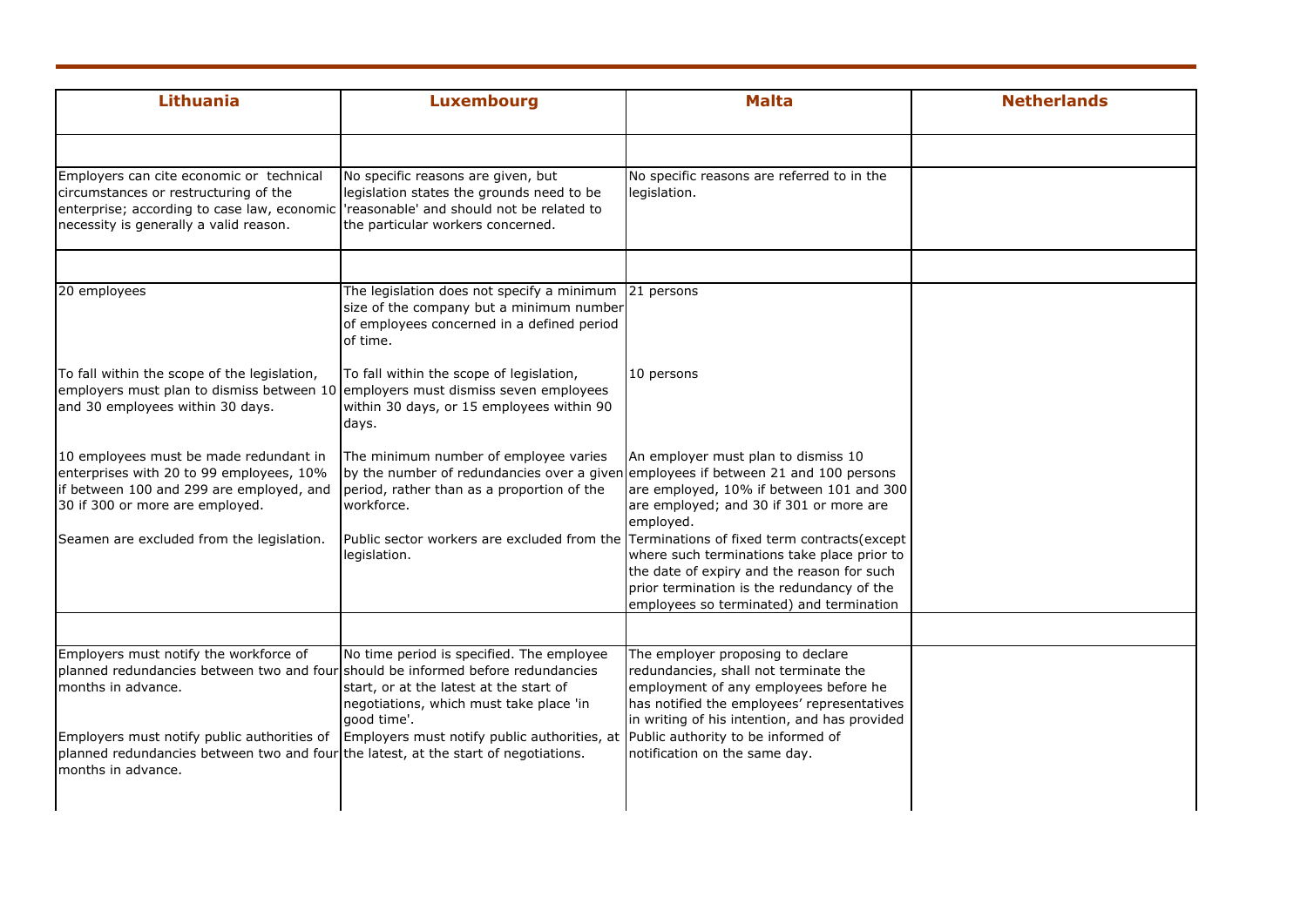| Employees are entitled to between two and After the social plan has been signed,<br>four months' notice if they are to be made<br>redundant.<br>Employers need to inform the Labour Office Employers need to notify the Employment<br>of their planned redundancies.                                                                                                                                                                                                                                                                                                                                                    | otherwise redundancies are null and void.<br>Employers must notify employees to be<br>made redundant 75-90 days before the<br>redundancy becomes effective.<br>Administration, which informs the Labour<br>and Mines Inspectorate.                                                                                                                           | Employers are required to inform<br>employees who are to be made redundant<br>30 days in advance.<br>Employers must notify the Director of<br>Employment and Industrial Relations.                                                                                                                                                                                                                                                                                                                                                                                                                                                                                            |  |
|-------------------------------------------------------------------------------------------------------------------------------------------------------------------------------------------------------------------------------------------------------------------------------------------------------------------------------------------------------------------------------------------------------------------------------------------------------------------------------------------------------------------------------------------------------------------------------------------------------------------------|--------------------------------------------------------------------------------------------------------------------------------------------------------------------------------------------------------------------------------------------------------------------------------------------------------------------------------------------------------------|-------------------------------------------------------------------------------------------------------------------------------------------------------------------------------------------------------------------------------------------------------------------------------------------------------------------------------------------------------------------------------------------------------------------------------------------------------------------------------------------------------------------------------------------------------------------------------------------------------------------------------------------------------------------------------|--|
|                                                                                                                                                                                                                                                                                                                                                                                                                                                                                                                                                                                                                         |                                                                                                                                                                                                                                                                                                                                                              |                                                                                                                                                                                                                                                                                                                                                                                                                                                                                                                                                                                                                                                                               |  |
| Employer must consult with employees'<br>representatives                                                                                                                                                                                                                                                                                                                                                                                                                                                                                                                                                                | Employers must consult with workers'<br>representatives, defined as personal<br>delegates, joint committees and trade<br>unions (where the company is bound by a<br>collective agreement) unless the company                                                                                                                                                 | Legislation specifies that employers consult<br>with trade union or worker representatives.                                                                                                                                                                                                                                                                                                                                                                                                                                                                                                                                                                                   |  |
| Employer must consult with employees'<br>representatives before notifying public<br>authorities. Consultations about information up within 15 days.<br>(data) furnished by the employer and<br>opinion of employees' representatives<br>Not defined                                                                                                                                                                                                                                                                                                                                                                     | No minimum period of consultation is<br>specified, but a social plan must be drawn<br>Parties can jointly decide to extend the<br>minimum period of consultation, but this is<br>rare.                                                                                                                                                                       | Consultations between the employer and<br>the employees' representative shall begin<br>within seven working days from the day on<br>which the employees' representatives have<br>been notified of the intended collective<br>The Director responsible for Employment<br>and Industrial Relations may extend the 30<br>day period by a second period of 30 days if<br>it appears that such extension may provide                                                                                                                                                                                                                                                               |  |
| Consultations should be aimed at<br>preventing the redundancy of a group of<br>employees or reducing their number, and<br>mitigating the negative consequences of the assist redeployment, and financial<br>redundancy.<br>The information disclosed by employers to<br>trade unions on intended collective<br>dismissals may be used to look at ways of<br>avoiding or minimising the number of<br>redundancies.<br>Reasons of intended dismissals, total<br>number of employees and the number of<br>employees to be made redundant by<br>categories, the time-limits for the<br>termination of employment contracts, | Negotiations must at least cover the<br>possibility of avoiding redundancies,<br>mitigating their consequences, actions to<br>compensation.<br>Negotiations must at least cover the<br>possibility of avoiding redundancies,<br>mitigating their consequences, actions to<br>assist redeployment, and financial<br>compensation.<br>No information available | further opportunity for the resolution of the<br>Consultations shall cover ways and means<br>of avoiding the collective redundancies or<br>reducing the number of employees affected<br>by such redundancies and mitigating the<br>consequences.<br>Consultations shall cover ways and means<br>of avoiding the collective redundancies or<br>reducing the number of employees affected<br>by such redundancies and mitigating the<br>consequences.<br>Employers are required to provide the<br>following information: the reasons for the<br>redundancies, the number of employees he<br>intends to make redundant, the number of<br>employees normally employed by him, the |  |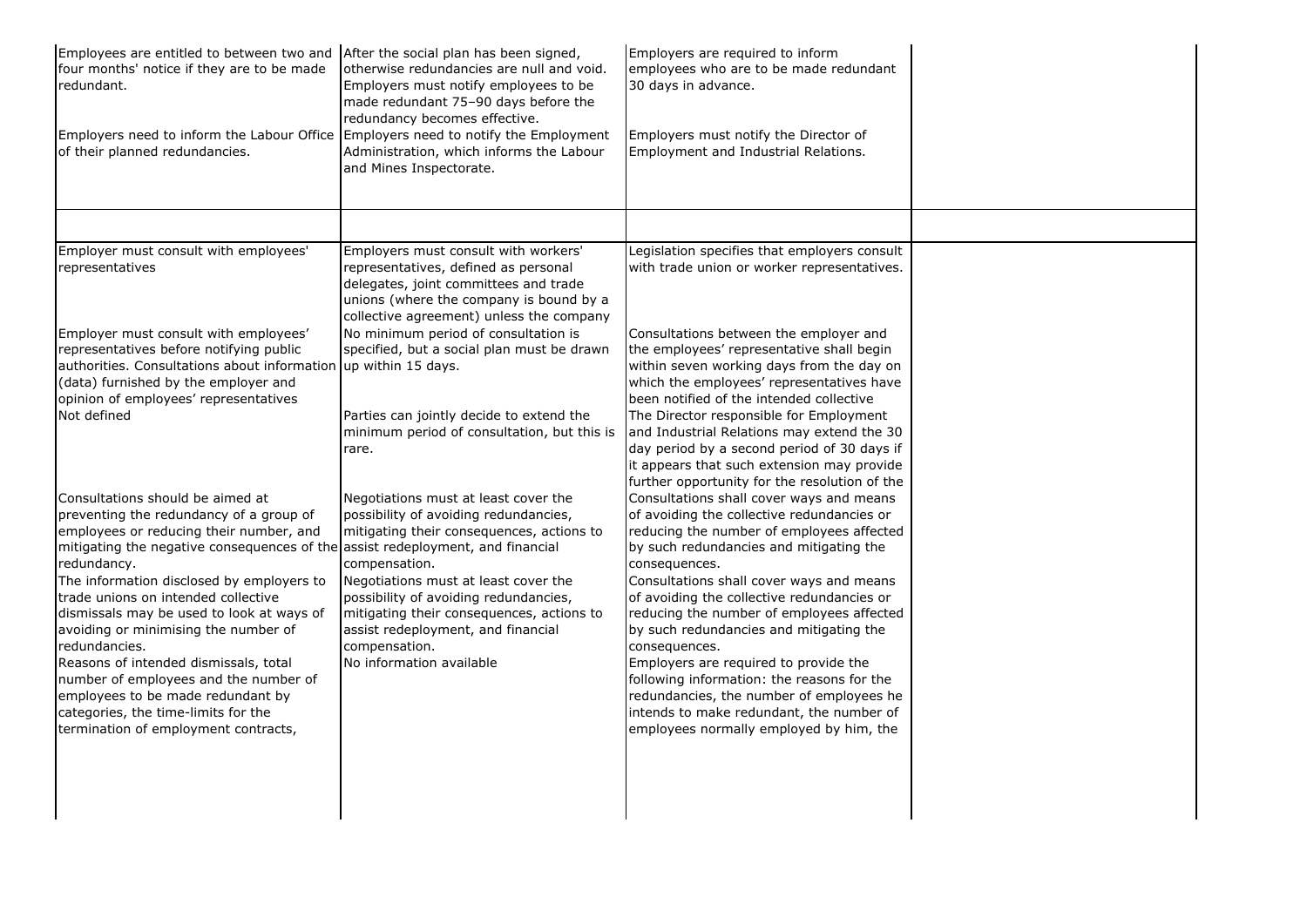| Consultations should seek to produce a<br>mutually acceptable solution.                                                                                                                                                        | Within 15 days of the negotiation, the<br>parties must record the results, which can<br>then go to the national conciliation service.                                       | No information available                                                                                                                                                                                                 |  |
|--------------------------------------------------------------------------------------------------------------------------------------------------------------------------------------------------------------------------------|-----------------------------------------------------------------------------------------------------------------------------------------------------------------------------|--------------------------------------------------------------------------------------------------------------------------------------------------------------------------------------------------------------------------|--|
| No information available                                                                                                                                                                                                       | The redundancies can only happen after the No information available<br>signature of an agreement                                                                            |                                                                                                                                                                                                                          |  |
|                                                                                                                                                                                                                                |                                                                                                                                                                             |                                                                                                                                                                                                                          |  |
| In the event of non-compliance, a fine of<br>between 500 and 5,000 litas can be levied.                                                                                                                                        | No penalties are specified, but redundancy<br>notices that fail to respect the procedures<br>are null and void.                                                             | In the event of non-compliance, the<br>legislation specifies fines of not less than<br>1,164.69 EURO for every employee<br>declared redundant.                                                                           |  |
| Employees or employees representative can In the event of non-compliance, employees<br>lodge a complain with the Labour<br>Inspectorate (as in the case of individual<br>dismissals).                                          | can send a petition to the labour tribunal<br>and claim for compensation.                                                                                                   | The Department of Industrial and<br>Employment Relations can take action<br>whether a collective redundancy has been<br>notified or not (ex officio). It is empowered<br>to take criminal action in case of a breach     |  |
| No information available                                                                                                                                                                                                       | Financial compensation can be paid over<br>and above any compensation to which the<br>employee is entitled as a result of the<br>redundancy                                 | Criminal sanctions. If the principles of<br>redundancy (such as 'last in first out') have<br>not been adhered to during the dismissal,<br>the injured party can also institute a case<br>before the Industrial Tribunal. |  |
| No information available                                                                                                                                                                                                       | Only isolated cases have been brought for<br>non-compliance                                                                                                                 | No recorded cases                                                                                                                                                                                                        |  |
|                                                                                                                                                                                                                                |                                                                                                                                                                             |                                                                                                                                                                                                                          |  |
| The Lithuanian Labour Exchange website<br>(http:www.ldb.lt) contains<br>recommendations. There is also an online<br>handbook: 'Mass Lay-offs in Lithuania -<br>Procedures and Mitigating Measures'<br>No information available | Government information is issued through<br>the Employment Administration website.<br>Information also available on the<br>governmental website dedicated to<br>entreprises | At www.industrialrelations.gov.mt                                                                                                                                                                                        |  |
| No information available                                                                                                                                                                                                       | Trade unions issue guides through the<br>private sector employees' website.                                                                                                 | No information available                                                                                                                                                                                                 |  |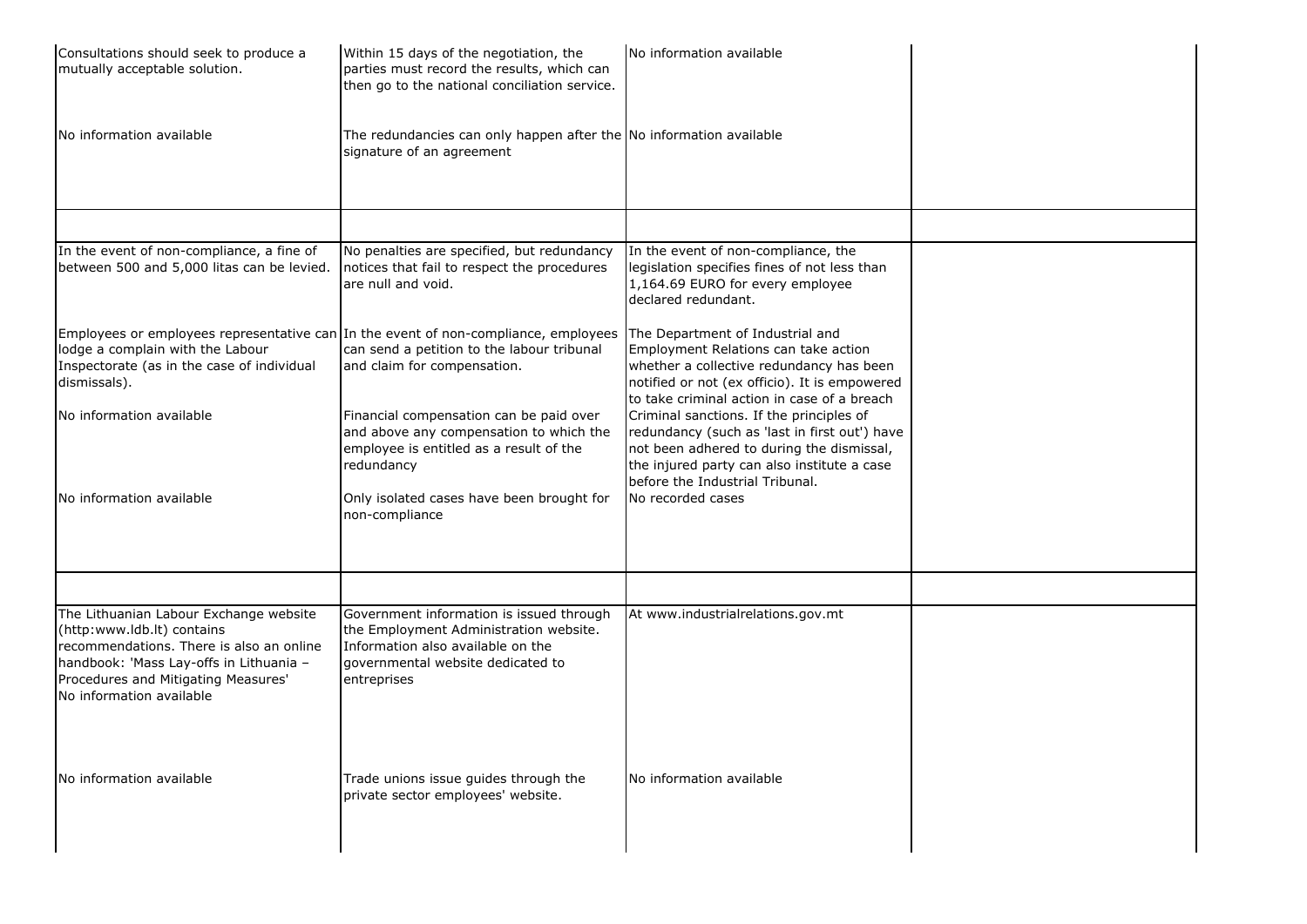|                                                                                                                                                                                                                                | Chamber of wage earners                                                                                                                                                       | No information available                                                                                                   |  |
|--------------------------------------------------------------------------------------------------------------------------------------------------------------------------------------------------------------------------------|-------------------------------------------------------------------------------------------------------------------------------------------------------------------------------|----------------------------------------------------------------------------------------------------------------------------|--|
|                                                                                                                                                                                                                                |                                                                                                                                                                               |                                                                                                                            |  |
| If made redundant, employees are entitled<br>to between one and six months' average<br>pay (dependent on their length of service).<br>During the period of the economic crisis,<br>provision is made to allow for compensation | The legislation does not specify that<br>employees must be compensated, but this<br>is negotiated during the preparation of the<br>social plan.                               | Payment rates as determined by the<br>legislation. Collective agreements<br>sometimes provide for further<br>compensation. |  |
|                                                                                                                                                                                                                                |                                                                                                                                                                               |                                                                                                                            |  |
| Only in a few enterprise level collective<br>agreements                                                                                                                                                                        | Collective labour agreements do not usually Some agreements specify procedures to<br>deal with collective redundancy procedures. [follow. Others refer to the conditions laid | down in law.                                                                                                               |  |
| A provision exists in the Labour Code, but is No information available<br>not applied because of the absence of<br>sectoral collective agreements.                                                                             |                                                                                                                                                                               | No.                                                                                                                        |  |
| Compliance with the law is checked by the<br>State Labour Inspectorate and other<br>institutions.                                                                                                                              | No information available                                                                                                                                                      | If there is a breach of law, the Department<br>of Industrial and Employment Relations<br>takes criminal action.            |  |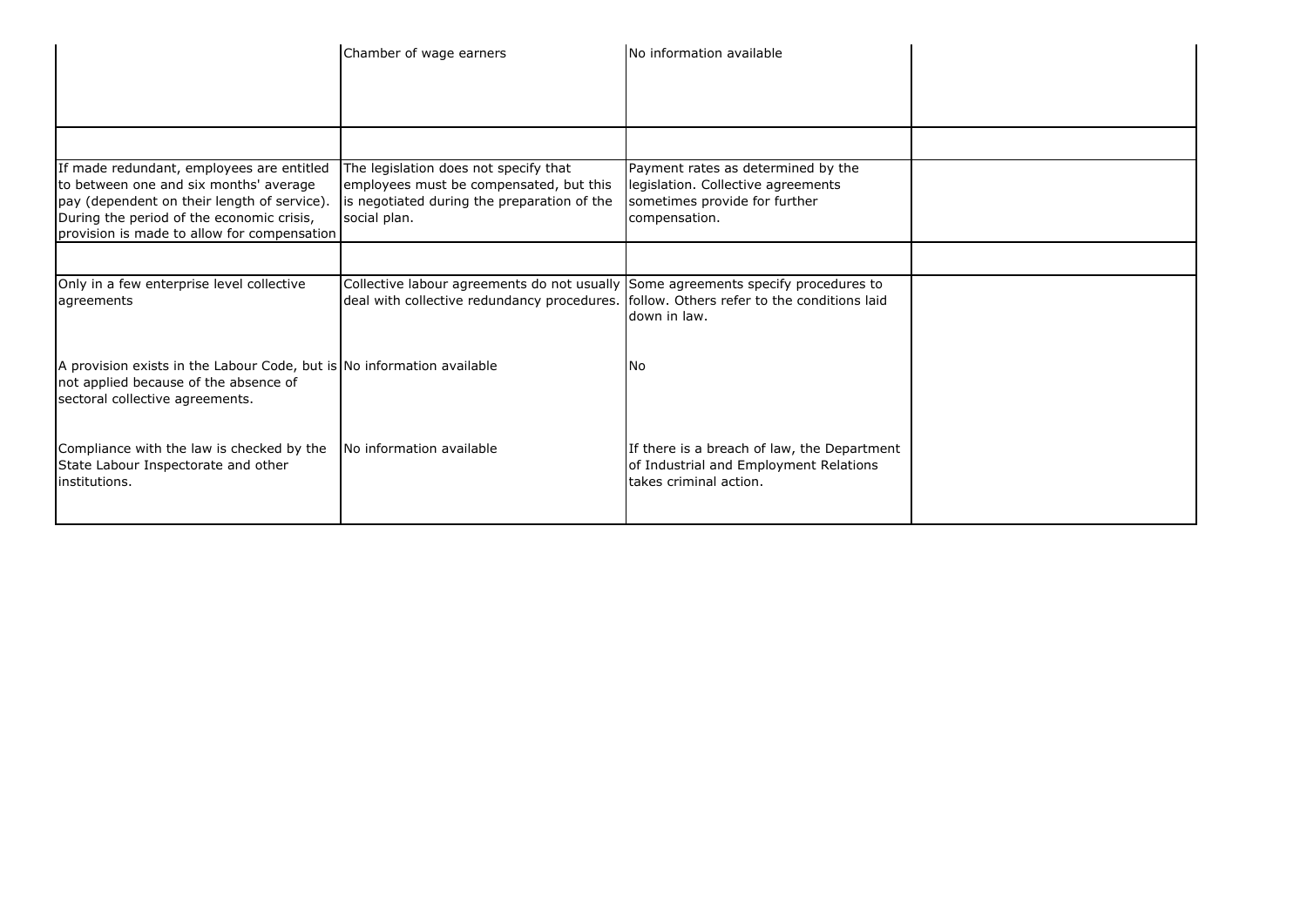| <b>Norway</b>                                                                                                                                                                                                        | <b>Poland</b>                                                                                                                                                                     | <b>Portugal</b>                                                                                                                                                                                      | <b>Romania</b>                                                                                                                                                                                                            |
|----------------------------------------------------------------------------------------------------------------------------------------------------------------------------------------------------------------------|-----------------------------------------------------------------------------------------------------------------------------------------------------------------------------------|------------------------------------------------------------------------------------------------------------------------------------------------------------------------------------------------------|---------------------------------------------------------------------------------------------------------------------------------------------------------------------------------------------------------------------------|
|                                                                                                                                                                                                                      |                                                                                                                                                                                   |                                                                                                                                                                                                      |                                                                                                                                                                                                                           |
| Economic reasons or restructuring are<br>accepted in a legislation where dismissals<br>need to be 'objectively justified', and the<br>employer has to demonstrate that no<br>suitable alternative work is available. | Employers need to justify collective<br>redundancies but no allowable reasons are<br>specified.                                                                                   | Legislation outlines a number of reasons for<br>justifiying redundancies - market decline,<br>financial reasons, greater efficiency,<br>technological change, or closure of<br>departments or units. | Employers are required to justify collective<br>redundancies but no allowable grounds are<br>specified.                                                                                                                   |
|                                                                                                                                                                                                                      |                                                                                                                                                                                   |                                                                                                                                                                                                      |                                                                                                                                                                                                                           |
| No information available                                                                                                                                                                                             | The minimum size of companies is 20<br>persons.                                                                                                                                   | No information available                                                                                                                                                                             |                                                                                                                                                                                                                           |
| Ten employees must be laid off within 30<br>days, if the employer is to fall under the<br>scope of legislation.                                                                                                      | To fall within the scope of legislation, an<br>employer needs to plan to dismiss between<br>10 and 30 employees within 30 days.                                                   | An employer must plan to dismiss between<br>two and five employees to fall within the<br>scope of legislation.                                                                                       | Employers must let between 10 and 30<br>employees go within 30 days to come<br>within the scope of legislation. For<br>businesses in the the Enterprise<br>Restructuring and Professional Retraining                      |
| No information available                                                                                                                                                                                             | An employer needs to plan to dismiss 10<br>people if under 100 are employed in the<br>company, 10% if between 100 and 299 are<br>employed, and 30 if 300 or more are<br>employed. | For micro and small businesses, the<br>minimum figure is two; for medium-size<br>and large businesses, the minimum figure is between 20 and 99 employed, 10% if<br>five.                             | To fall within the scope of legislation 10<br>employees must be let go if there are<br>between 100 and 299 are employed and 30<br>if 300 or more are employed.                                                            |
| The sectors of shipping, hunting and fishing, Appointed employees (e.g. in the public<br>and military aviation are excluded from the<br>legislation. Civil servants are covered by<br>other legislation.             | services) are excluded from the legislation;<br>for them, specific rules for the professional<br>group to which they belong apply.                                                | Collective agreements, if more favourable<br>to workers, will apply.                                                                                                                                 | The Labour Code specifically excludes<br>certains groups from individual dismissals<br>(which may apply in collective dismissals),<br>such as those temporarily disabled, those<br>on quarantine leave; an employed woman |
|                                                                                                                                                                                                                      |                                                                                                                                                                                   |                                                                                                                                                                                                      |                                                                                                                                                                                                                           |
| Employer must 'at the earliest opportunity'<br>enter into consultation with employee<br>representatives with a view to reaching an<br>agreement.                                                                     | A general statement applies that the<br>workforce should be notified in time to<br>enable worker representatives to formulate<br>proposals for the consultation process.          | In general, employers need to notify their<br>workforce of planned redundancies at least<br>60 days beforehand.                                                                                      | Employers must notify their workforce 30<br>days in advance, or 60 days if they are in<br>the in the Enterprise Restructuring and<br>Professional Retraining (RICOP) Programme                                            |
| Employers are required to notify public<br>authorities 'at the earliest opportunity'.                                                                                                                                | Employers must notifiy public authorities at<br>the same time as they do employees.                                                                                               | Employers need to notify public authorities<br>60 days in advance.                                                                                                                                   | Employers must notify their public<br>authorities 30 days in advance, or 60 days<br>if they are in the in the Enterprise<br>Restructuring and Professional Retraining<br>(RICOP) Programme.                               |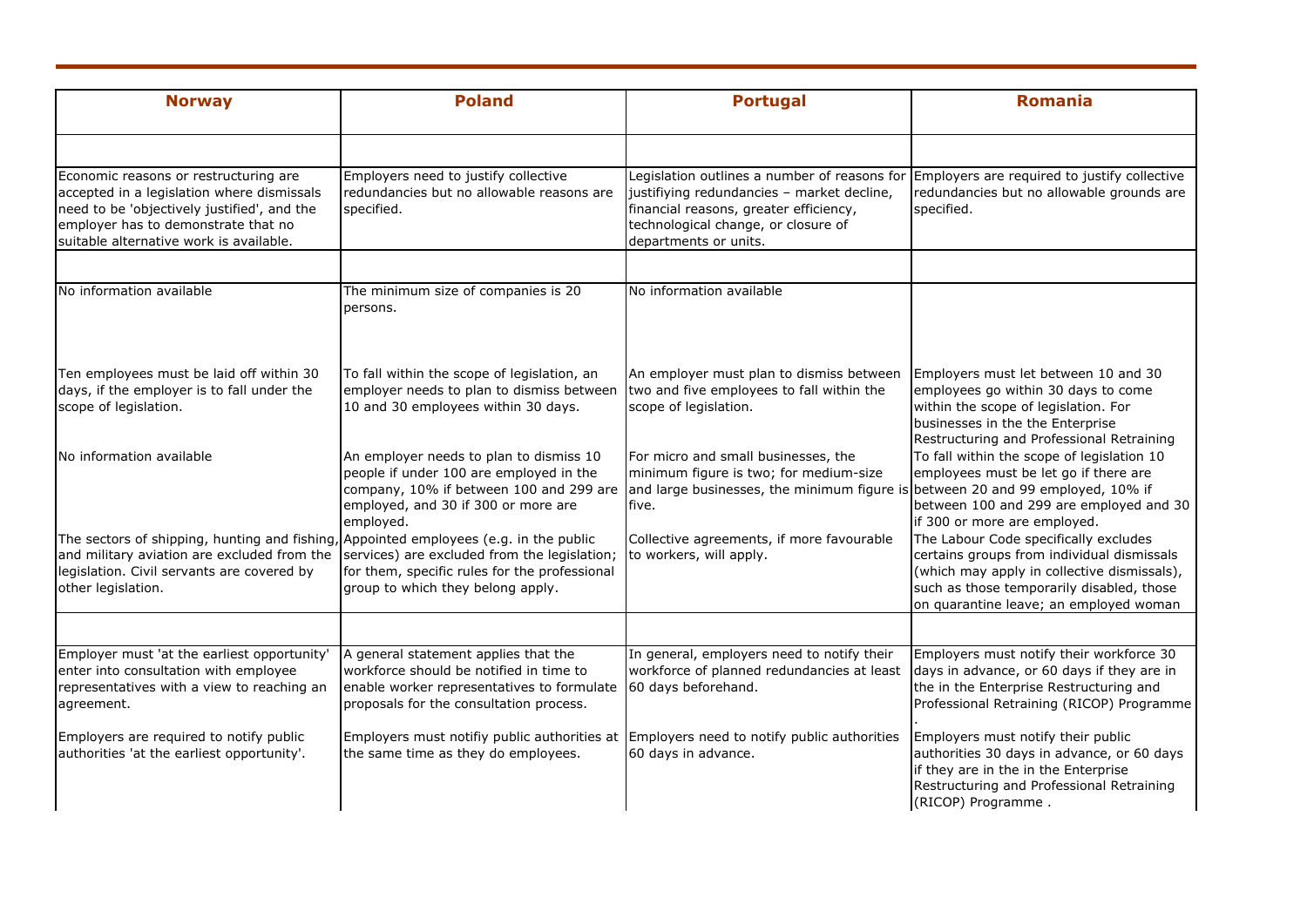| Employers must give employees one<br>month's notice, unless otherwise agreed in<br>writing or in a collective agreement.                                                                                           | Employers are required to give employees<br>at least 30 days' notice of impending<br>redundancy.                                                                                                                                 | Employers need to notify those employees<br>who are to be made redundant at least 60<br>days beforehand.                                                                                                           | Employers must give a minimum of 15<br>days' advance notice, or 60 days if they are<br>in the in the Enterprise Restructuring and<br>Professional Retraining (RICOP)<br>Programme.                               |
|--------------------------------------------------------------------------------------------------------------------------------------------------------------------------------------------------------------------|----------------------------------------------------------------------------------------------------------------------------------------------------------------------------------------------------------------------------------|--------------------------------------------------------------------------------------------------------------------------------------------------------------------------------------------------------------------|------------------------------------------------------------------------------------------------------------------------------------------------------------------------------------------------------------------|
| The employer must notify the labour and<br>welfare service 30 days before the<br>redundancies should come into effect. If the<br>employer is considering closing down a<br>company employing 30 workers or more, a | Employers are required to notify the Labour Employers need to notify the Directorate-<br>Office.                                                                                                                                 | General for Employment and Labour<br>Relations of Ministry of Labour and Social<br>Solidarity of their planned redundancies.                                                                                       | Employers must notify the Labour<br>Inspectorate and Employment Agency; they<br>may also need to notify other authorities, if<br>they are in the Enterprise Restructuring and<br>Professional Retraining (RICOP) |
|                                                                                                                                                                                                                    |                                                                                                                                                                                                                                  |                                                                                                                                                                                                                    |                                                                                                                                                                                                                  |
| The employer has to enter into<br>consultations with 'the employees' elected<br>representatives' - normally trade union<br>representatives.                                                                        | Employers must consult with the trade<br>union, if one exists, or with employee<br>representatives.                                                                                                                              | Employers must consult with the trade<br>union or, if one does not exist, with each<br>employee.                                                                                                                   | Trade union or worker representatives must<br>be consulted.                                                                                                                                                      |
| No information available                                                                                                                                                                                           | Within 20 days of notice being given of<br>planned redundancy, employer and trade<br>unions must draw up an agreement on the<br>steps to be taken with respect to the<br>employees to be covered.                                | Legislation specifies a minimum period of<br>information and negotiation of 10 days.                                                                                                                               | Employees must submit alternative<br>proposals 10 days after receiving<br>notification (after 7 days under the<br>Enterprise Restructuring and Professional<br>Retraining Programme - RICOP). Employers          |
| No information available                                                                                                                                                                                           | No extension of the minimum period of<br>consultation is specified.                                                                                                                                                              | No period for extending the minimum<br>consultation period is specified in the<br>legislation.                                                                                                                     | The consultation period can be extended by<br>up to 10 days if no agreement has been<br>reached.                                                                                                                 |
| Issues cover: reaching an agreement to<br>avoid collective redundancies or reduce the<br>number of persons made redundant,<br>addressing adverse effects including<br>possible social welfare measures for         | Employers are required to consult on the<br>following issues: $\sim$ the reasons for the<br>projected redundancies; $\sim$ the number and<br>types of worker to be made redundant; $\sim$<br>the period over which the projected | The legislation specifies that employers<br>consult on the efffects of the redundancy<br>measures to be applied and on other<br>measures to reduce number of workers<br>involved; the aim is to reach agreement on | Employers are required to consult on the<br>time period in which employee<br>representatives may propose alternative<br>options to avoid or limit redundancies.                                                  |
| No information available                                                                                                                                                                                           | Yes: the consultation must include possible<br>ways of avoiding or minimising<br>redundancies.                                                                                                                                   | No information available                                                                                                                                                                                           | Employers are obliged to make available to<br>the trade union/employees' representatives<br>all the relevant information about the<br>collective dismissal, with a view to receiving<br>proposals from them.     |
| All necessary information, including the<br>grounds, number of employees, categories<br>of workers, number of employees normally<br>employed, groups of employees normally<br>employed, period during which such   | Employers are required to provide<br>employees with the following information:<br>$\sim$ the reasons for the projected<br>redundancies $\sim$ the number and types of<br>worker to be made redundant $\sim$ the period           | No information available                                                                                                                                                                                           |                                                                                                                                                                                                                  |
| All relevant information                                                                                                                                                                                           | No information available                                                                                                                                                                                                         |                                                                                                                                                                                                                    | Measures to mitigate consequences of<br>redundancy and to limit the number of<br>dismissals; time period for employee<br>representatives to propose alternative<br>options                                       |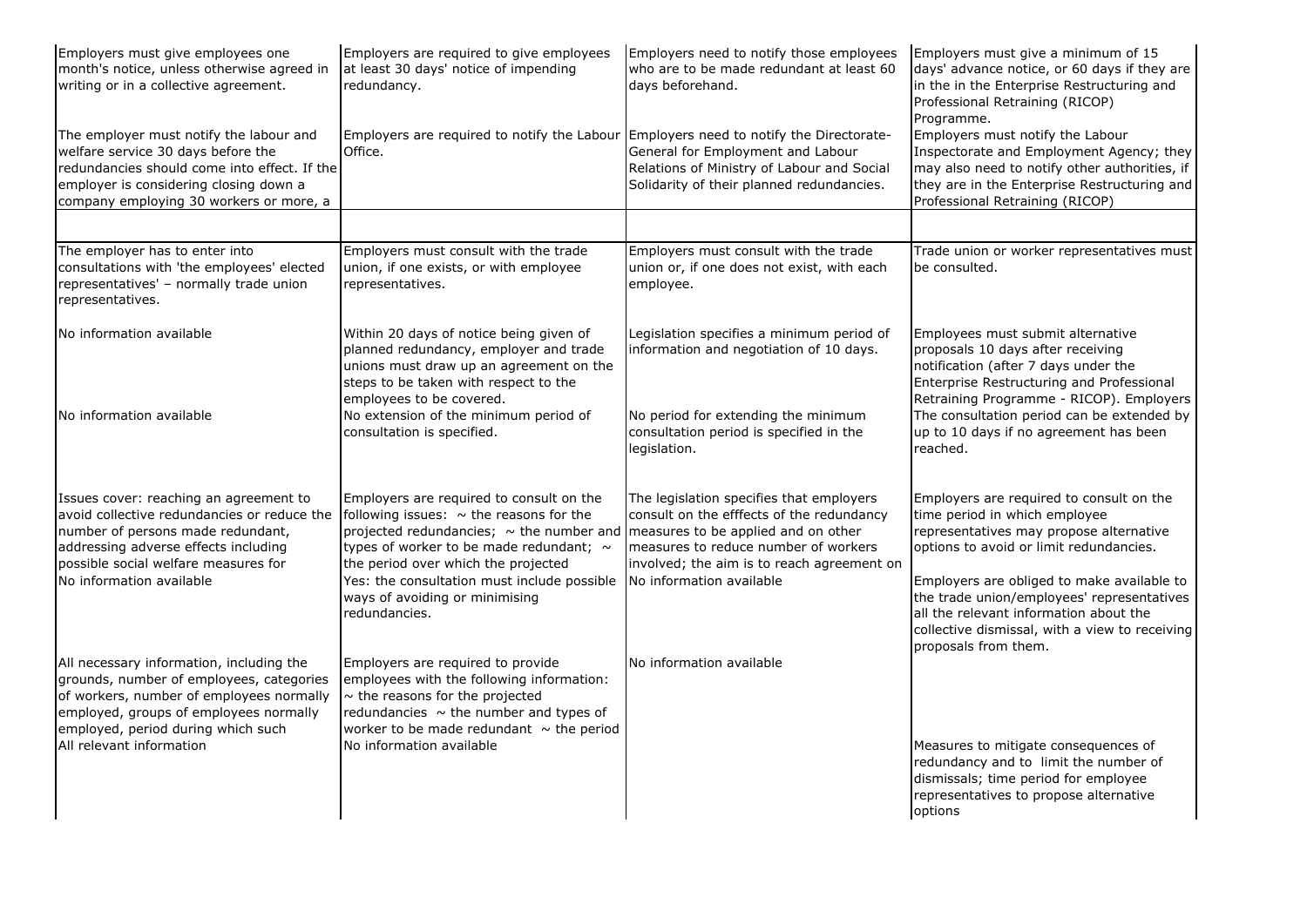| of reaching an agreement'.<br>No circumstances are specified, but<br>employers are expected to try to reach an<br>agreement with employees.                                           | The consultation should be held with a 'view Employers and trade unions must agree the A record of which issues have been agreed<br>steps to be taken as regards those<br>employees who to be made redundant, but<br>it is unclear how much onus there is on<br>employers to compromise.<br>No information available | upon and which have not needs to be kept<br>and sent to the Ministry of Labour.                                               | According to Labour Code provisions, the<br>employer is under an obligation to reply, in<br>writing and stating 'good grounds', to the<br>proposals forwarded by trade unions/<br>employees' representatives, within 5                                           |
|---------------------------------------------------------------------------------------------------------------------------------------------------------------------------------------|----------------------------------------------------------------------------------------------------------------------------------------------------------------------------------------------------------------------------------------------------------------------------------------------------------------------|-------------------------------------------------------------------------------------------------------------------------------|------------------------------------------------------------------------------------------------------------------------------------------------------------------------------------------------------------------------------------------------------------------|
|                                                                                                                                                                                       |                                                                                                                                                                                                                                                                                                                      |                                                                                                                               |                                                                                                                                                                                                                                                                  |
| The failure by an employer to comply<br>correctly does not make the dismissals<br>invalid, but may justify compensation or<br>reinstatement.<br>Employees can take action through the | The same financial penalties apply for non-<br>compliance with the legislation as for any<br>other infringement of employee rights - a<br>maximum fine of EUR 1,250, if imposed by<br>a municipal court.<br>No information available                                                                                 | It is a major 'administrative offence' not to<br>comply with legislation.<br>The Labour Inspectorate supervises the           | In the event of non-compliance, collective<br>dismissals can be declared null and void,<br>the employer must pay a compensation<br>equal to the indexed, increased, and<br>updated wages, together with any other<br>Employees can initiate a 'work conflict' or |
| courts following negotiation (for up to eight<br>weeks, or six months if only compensation<br>is claimed) with employees entitled to<br>remain in their posts during this period.     |                                                                                                                                                                                                                                                                                                                      | procedures and can take action if they are<br>not followed.                                                                   | take their case to Court.                                                                                                                                                                                                                                        |
| Penalties typically take the form of<br>reinstatement and/or compensation of<br>employees.                                                                                            | A financial penalty of up to EUR 250 can be<br>imposed by a labour inspector and up to<br>EUR 1,250 by a municipal court.                                                                                                                                                                                            | Sanctions take the form of financial<br>penalties, which vary with the type of<br>offence and the income of the company.      | No information available                                                                                                                                                                                                                                         |
| Several cases have been brought for non-<br>compliance.                                                                                                                               | No information available                                                                                                                                                                                                                                                                                             | Agreement is usually reached between the<br>parties involved; hence, no statistics exist<br>on any cases brought.             | No information available                                                                                                                                                                                                                                         |
|                                                                                                                                                                                       |                                                                                                                                                                                                                                                                                                                      |                                                                                                                               |                                                                                                                                                                                                                                                                  |
| Yes, eg www.bedin.no - company<br>information provided by the Ministry of<br>Trade and Industry.                                                                                      | No information available                                                                                                                                                                                                                                                                                             | There are help-desks designed to assist the $\vert$ A 'Guide to work relationships' (2006) is<br>parties.                     | available from the Labour Inspection Office.                                                                                                                                                                                                                     |
| Yes, essentially for members of the<br>employer organisation.                                                                                                                         | No information available                                                                                                                                                                                                                                                                                             | Employer organisations provide help-desks<br>to provide assistance.                                                           | No information available                                                                                                                                                                                                                                         |
| Yes. Various trade union sources produce<br>quides.                                                                                                                                   | No information available                                                                                                                                                                                                                                                                                             | At least one of the trade union<br>confederations has produced a pocket<br>guide, as well as putting in place help-<br>desks. | No information available                                                                                                                                                                                                                                         |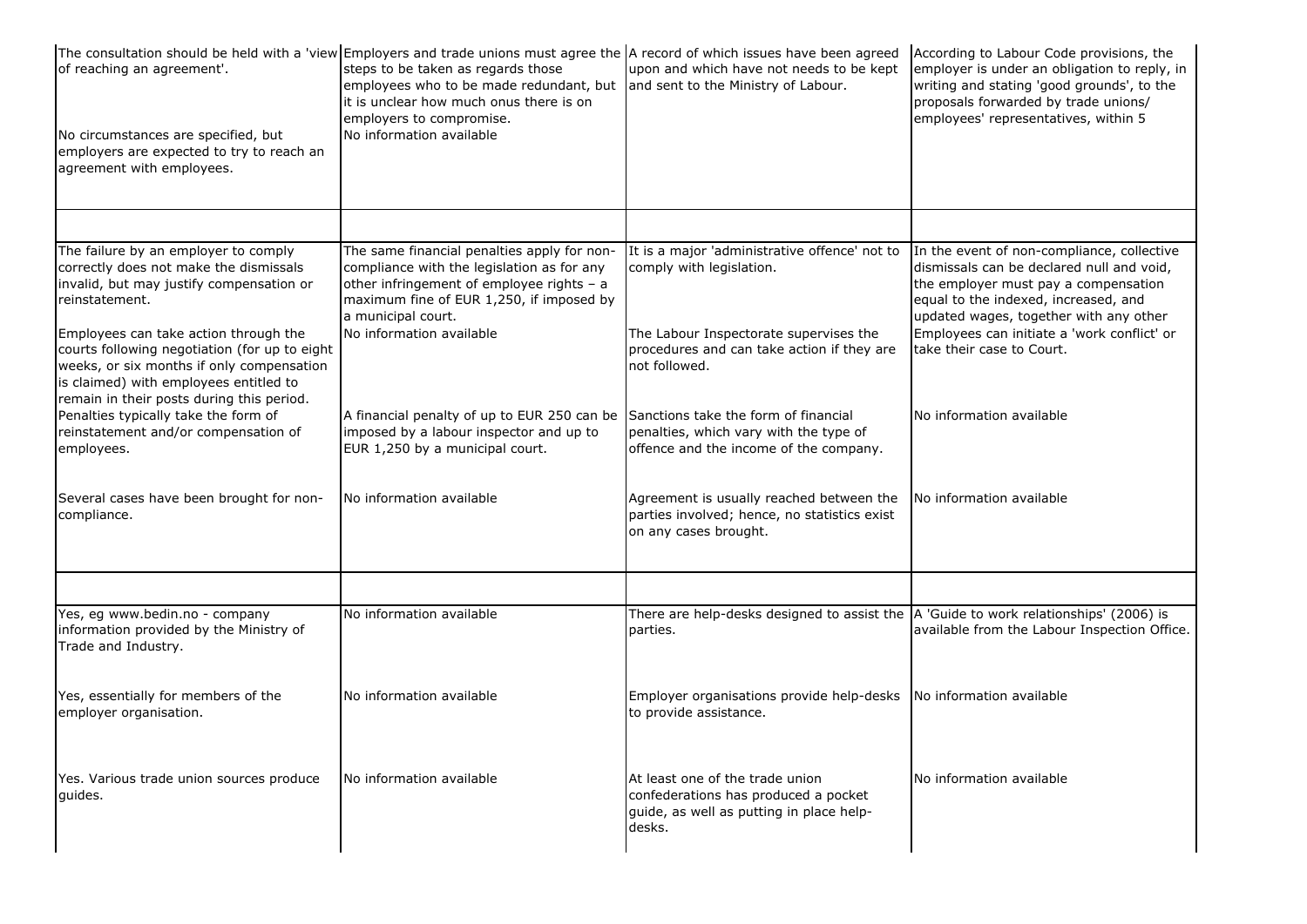| Other texts are also available.                                                                                                                                                                                     | The Polish Supreme Court rulings, which<br>employers and trade unions can consult,<br>partly fulfils this role, making information<br>available through its website -<br>http://www.sn.pl/english/index.html | None known                                                                                                                                                                 | No information available                                                                                                                                                                                                                             |
|---------------------------------------------------------------------------------------------------------------------------------------------------------------------------------------------------------------------|--------------------------------------------------------------------------------------------------------------------------------------------------------------------------------------------------------------|----------------------------------------------------------------------------------------------------------------------------------------------------------------------------|------------------------------------------------------------------------------------------------------------------------------------------------------------------------------------------------------------------------------------------------------|
|                                                                                                                                                                                                                     |                                                                                                                                                                                                              |                                                                                                                                                                            |                                                                                                                                                                                                                                                      |
| No legal provisions are made regarding<br>severance pay in case of collective<br>dismissals, but severance pay packages are<br>increasingly common, especially for large<br>companies and for employees over 50 who | The legislation specifies a severance<br>payment equal to between one and three<br>months' pay, depending on the length of<br>service, and with a ceiling of 15 times<br>average earnings.                   | In the event of being made redundant,<br>employees are entitled to compensation<br>equivalent to one month's salary plus an<br>additional amount for each year of service. | Yes. Redundancy pay is calculated<br>according to legislation in force; under the<br>Enterprise Restructuring and Professional<br>Retraining (RICOP) Programme, pay is<br>calculated on the basis of length of service.                              |
|                                                                                                                                                                                                                     |                                                                                                                                                                                                              |                                                                                                                                                                            |                                                                                                                                                                                                                                                      |
| Public and private agreements require<br>employers to discuss early, with seniority<br>being important in the private sector.<br>Conciliation procedures are available.<br>No information available                 | Some collective agreements specify the<br>conditions applying to collective dismissals<br>in the event of restructuring or privatisation                                                                     | No information available<br>It is up to the Ministry of Labour to                                                                                                          | The Unique national collective agreement<br>for 2007-2010 sets out procedures to<br>follow and a minimum period of<br>consultations before starting collective<br>dismissals: 45 days for companies with<br>The minimum terms of the unique national |
|                                                                                                                                                                                                                     |                                                                                                                                                                                                              | determine whether the agreements apply to collective agreement apply to all employees<br>third parties ('extension regulations').                                          | in the economy, unless specific agreements<br>are concluded.                                                                                                                                                                                         |
| No information available                                                                                                                                                                                            |                                                                                                                                                                                                              | Provided they are more favourable to<br>employees than the Labour Code                                                                                                     | The registered collective agreements have<br>the power of law.                                                                                                                                                                                       |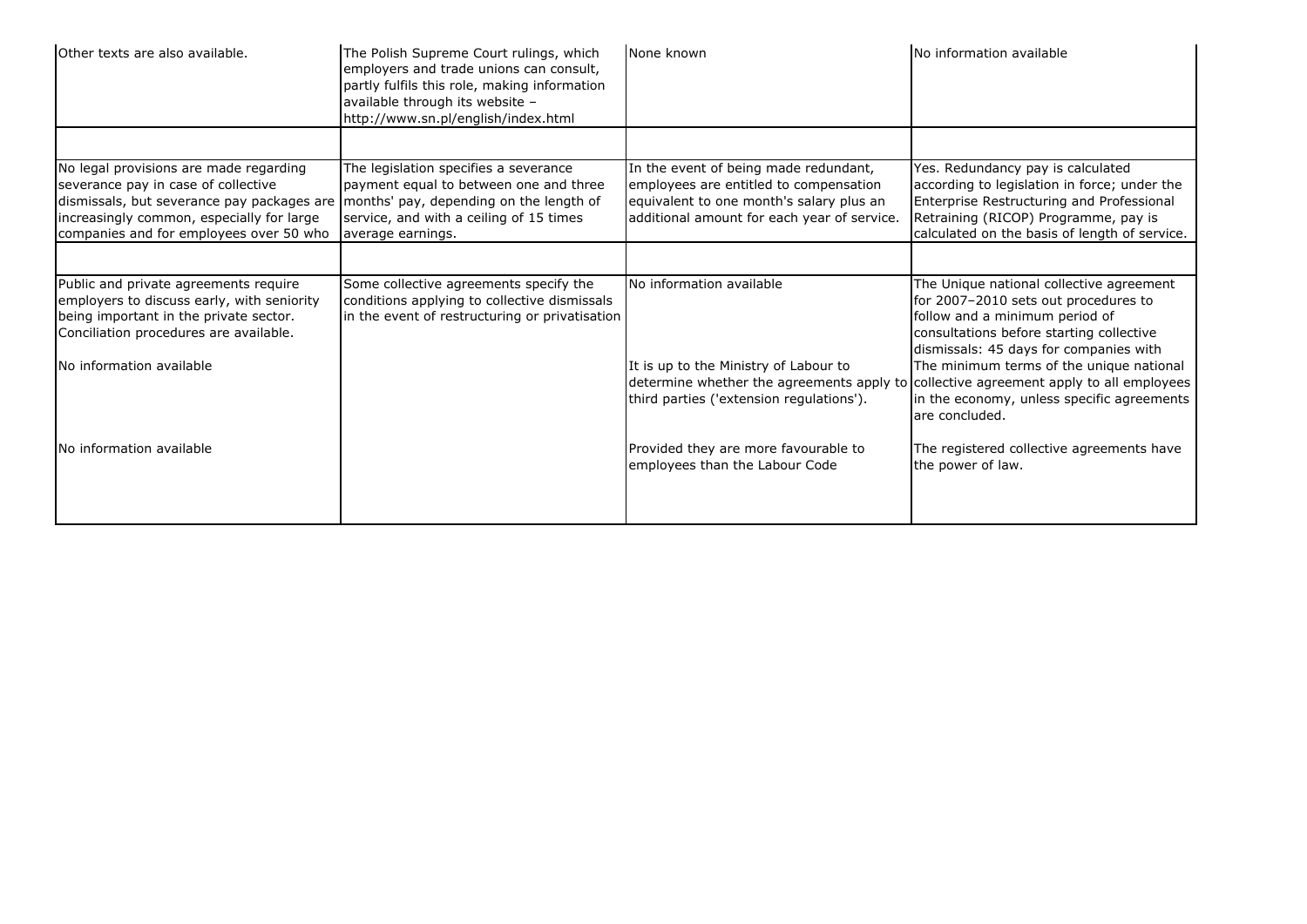| <b>Slovakia</b>                                                                                                                                          | <b>Slovenia</b>                                                                                                                                                                                                        | <b>Spain</b>                                                                                                                                                                                                          | <b>United Kingdom</b>                                                                                                                                                                                                               |
|----------------------------------------------------------------------------------------------------------------------------------------------------------|------------------------------------------------------------------------------------------------------------------------------------------------------------------------------------------------------------------------|-----------------------------------------------------------------------------------------------------------------------------------------------------------------------------------------------------------------------|-------------------------------------------------------------------------------------------------------------------------------------------------------------------------------------------------------------------------------------|
|                                                                                                                                                          |                                                                                                                                                                                                                        |                                                                                                                                                                                                                       |                                                                                                                                                                                                                                     |
| Employers are required to justify<br>redundancies for reasons of closure, or for<br>technical or organisational changes<br>specified by the Labour Code. | Economic, organisational, technological,<br>structural or similar reasons.                                                                                                                                             | Redundancies can be implemented for a<br>range of reasons - corporate financial<br>problems, technological change,<br>organisational drivers, or production or<br>market reasons.                                     | A redundancy is defined as a dismissal for a<br>reason unrelated to the individual employee<br>concerned by the UK regulation governing<br>redundancies. In practice, redundancies<br>often result from economic difficulties faced |
| The minimum size of the company is not                                                                                                                   | Within the scope of legislation on collective                                                                                                                                                                          | 5 employees, if the entire workforce is                                                                                                                                                                               | 20 persons must be employed.                                                                                                                                                                                                        |
| specified in the legislation.                                                                                                                            | redundancies, if at least 10 employees are<br>to be made redundant when the employer<br>employs more than 20 and less than 100<br>people.                                                                              | affected.                                                                                                                                                                                                             |                                                                                                                                                                                                                                     |
| An employer must plan to dismiss 20<br>employees within within 90 days to fall<br>within the scope of legislation.                                       | An employer must plan to dismiss 10<br>employees within 30 days, to fall within the<br>scope of legislation.                                                                                                           | To fall within the scope of legislation,<br>employers must plan to dismiss or make<br>redundant between 10 and 30 employees<br>within 90 days.                                                                        | To fall within the scope of legislation, an<br>employer must plan to dismiss 20<br>employees within 30 days.                                                                                                                        |
| There is no variation with enterprise size.                                                                                                              | An employer must plan to dismiss 10<br>employees if between 21 and 99 persons<br>are employed, 10% if between 100 and 300 between 100 and 299 are employed; and<br>are employed, and 30 if 300 or more are<br>employed | The minimum figure varies $-10$ if under<br>100 are employed in the company, 10% if<br>30 if 300 or more are employed. (The<br>company need only have a minimum of five employer is proposing 100 or more             | Where the employer is proposing to dismiss<br>between 20 and 99 employees, consultation<br>must begin at least 30 days before the<br>redundancy notices take effect. Where the                                                      |
| Seamen and those on fixed-term contracts<br>are excluded from the legislation.                                                                           | No specific exclusion                                                                                                                                                                                                  | No information available.                                                                                                                                                                                             | Non-employees, police, members of the<br>armed forces, parliamentary staff plus a few<br>other categories or worker are excluded<br>from the legislation.                                                                           |
|                                                                                                                                                          |                                                                                                                                                                                                                        |                                                                                                                                                                                                                       |                                                                                                                                                                                                                                     |
| Employers must notify their workforce one<br>month in advance.                                                                                           | Employers must notify their workforce of<br>planned redundancies as soon as possible.                                                                                                                                  | Employers are required to notify their<br>workforce of planned redundancies 30 days<br>in advance (or 15 days if fewer than 50<br>people are employed).                                                               | Employers must notify their workforce of<br>planned redundances 'in good time' (i.e. at<br>least 90 days if 100 or more dismissals are<br>due to take place, otherwise 30 days for<br>dismissals numbering between 20 and 99).      |
| Employers are required to notify public<br>authorities one month in advance.                                                                             | Employers must notify their public<br>authorities as soon as possible.                                                                                                                                                 | Employers are required to notify public<br>authorities of planned redundancies 30 days of planned redundances 'in good time' (i.e.<br>in advance (or 15 days if fewer than 50<br>people are employed in the company). | Employers must notify the public authorities<br>at least 90 days if 100 or more dismissals<br>are due to take place, otherwise 30 days) in<br>cases of redundancies of 20 or more.                                                  |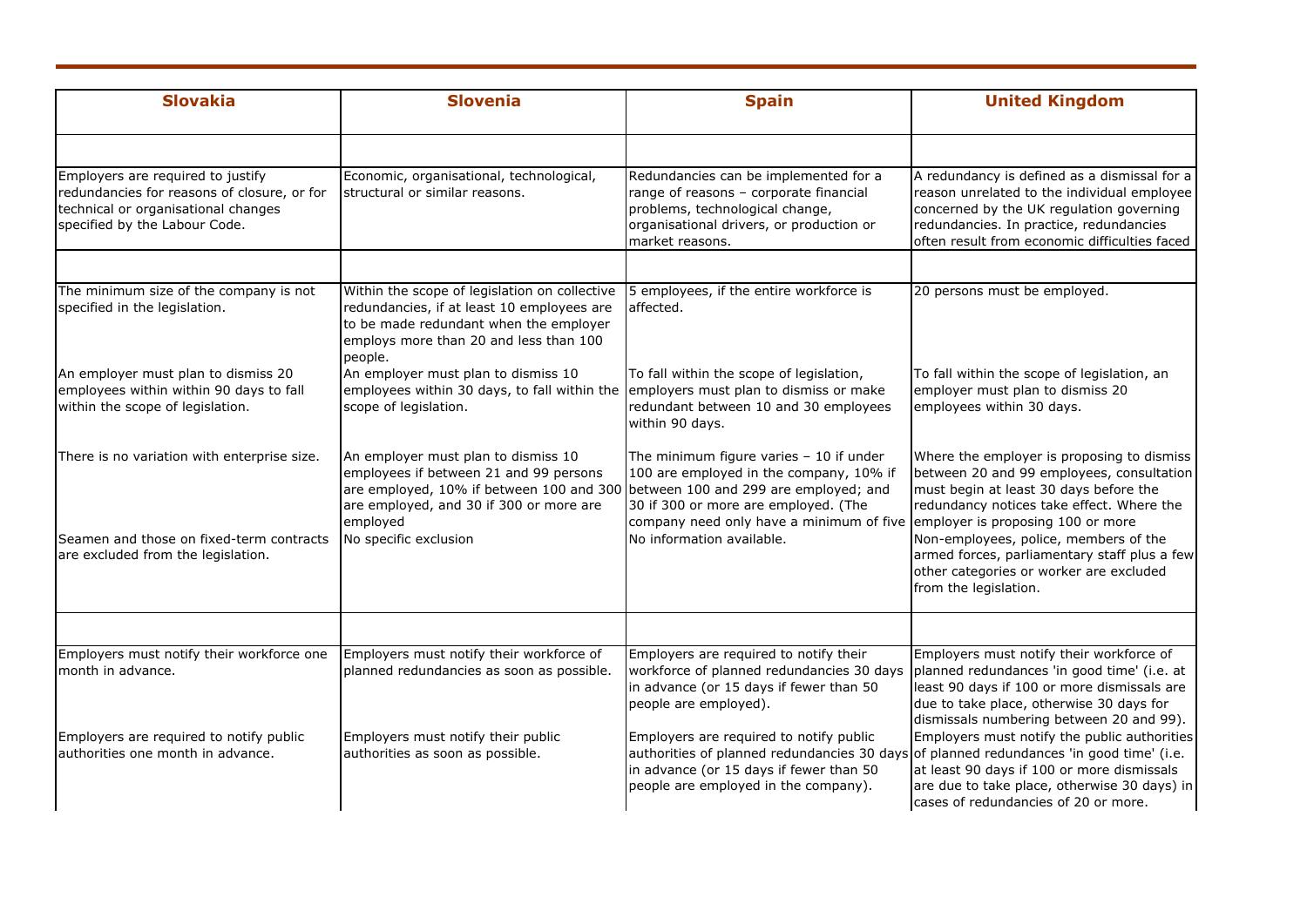| than one month after the submission of a<br>report on the outcome of consultation to the termination of contract (depending on<br>trade union and the Centre for Labour,<br>Social Affairs and Family.                                                                                                              | The first dismissals cannot take place in less Employers are required to notify employees Employers must notify employees whom<br>between 30 and 150 days before the<br>length of service).                                                                                                                                                                                                                                                                                                                  | they plan to make redundant 30 days in<br>advance (or 15 days if fewer than 50 people service - it is one week for each year of<br>are employed in the company).                                                                                                                                                           | The advance notice that employers must<br>give to employees depends on the length of<br>service, up to 12 weeks.                                                                                                                                                                                                                                                                                        |
|---------------------------------------------------------------------------------------------------------------------------------------------------------------------------------------------------------------------------------------------------------------------------------------------------------------------|--------------------------------------------------------------------------------------------------------------------------------------------------------------------------------------------------------------------------------------------------------------------------------------------------------------------------------------------------------------------------------------------------------------------------------------------------------------------------------------------------------------|----------------------------------------------------------------------------------------------------------------------------------------------------------------------------------------------------------------------------------------------------------------------------------------------------------------------------|---------------------------------------------------------------------------------------------------------------------------------------------------------------------------------------------------------------------------------------------------------------------------------------------------------------------------------------------------------------------------------------------------------|
| Employers need to notify the Centre of<br>Labour, Social Affairs and Family of their<br>planned redundancies.                                                                                                                                                                                                       | Employers must notify the Employment<br>Service of their planned redundancies.                                                                                                                                                                                                                                                                                                                                                                                                                               | Employers need to notify the regional<br>authority when the collective dismissal<br>concerns work-centres based in only one<br>region (Autonomous Community). However,<br>if the collective dismissal affects more than                                                                                                    | Employers must notify the Department for<br>Business, Enterprise and Regulatory Reform<br>of planned redundancies.                                                                                                                                                                                                                                                                                      |
|                                                                                                                                                                                                                                                                                                                     |                                                                                                                                                                                                                                                                                                                                                                                                                                                                                                              |                                                                                                                                                                                                                                                                                                                            |                                                                                                                                                                                                                                                                                                                                                                                                         |
| Consultation is required with employees<br>representatives and the Centre of Labour,<br>Social Affairs and Family.                                                                                                                                                                                                  | Consultation must take place with trade<br>unions at company level.                                                                                                                                                                                                                                                                                                                                                                                                                                          | Legislation only requires that employers<br>consult with worker representatives.                                                                                                                                                                                                                                           | Employers must consult with the trade<br>union, if one is recognised. Otherwise they<br>must consult with 'appropriate<br>representatives' of the workforce. Often, in<br>practice, these 'appropriate representatives'                                                                                                                                                                                 |
| A minimum period of consultation is not<br>defined, but trade unions must respond to<br>employers within 10 days of notification.                                                                                                                                                                                   | The minimum period is not defined but<br>consutation must be completed before<br>advance notice is sent to the Employment<br>Service.                                                                                                                                                                                                                                                                                                                                                                        | The legislation specifies a minimum 30 day-<br>period of consultation (or a 15 day-period if<br>fewer than 50 people are employed).                                                                                                                                                                                        | 'In good time' (i.e. at least 90 days if 100+<br>dismissals, otherwise 30 days)                                                                                                                                                                                                                                                                                                                         |
| No information available                                                                                                                                                                                                                                                                                            | Not applicable                                                                                                                                                                                                                                                                                                                                                                                                                                                                                               | Since no mention is made in the legislation<br>of extending the consultation period, it is<br>not extendable.                                                                                                                                                                                                              | The minimum period of consultation can be<br>extended, as long as redundancy notices<br>have not been issued. If consultation is not<br>completed after the period foreseen by law,<br>the consultation must be completed.                                                                                                                                                                              |
| cover measures enabling avoidance or<br>reduction of collective dismissals and<br>measures to mitigate the consequences of<br>dismissals.<br>Employers should make attempt to<br>minimise redundancies. Presently, several<br>anti-crisis measures are available for this<br>purpose, e.g.flexokonto, limited state | Legislation specifies that consultation should Proposed criteria for determining redundant Legislation specifies that employers consult<br>employees, dismissal programme, possible<br>ways of avoiding and limiting the number of ways to minimise its effects (while<br>dismissals and possible measures to<br>prevent or mitigate consequences.<br>Within the dismissal programme for<br>redundant workers, the employer is<br>required to consult about the possible ways<br>of minimising redundancies. | on the reasons for the restructuring and on<br>maintaining the viability of the business).<br>The consultation must include discussion on<br>ways of avoiding redundancies.                                                                                                                                                | Adequate or sufficient information so as to<br>make the consultation process 'meaningful'.<br>These must include: the reasons for the<br>proposals; the numbers and descriptions of<br>employees it is proposed to dismiss as<br>Possible ways of avoiding or minimising<br>redundancies are discussed through the<br>consultation process. These can include:<br>natural wastage; recruitment freezes; |
| allowance to those maintaining<br>Employers have to provide<br>information/arguments to the employee<br>representatives and to the UPSVAR as to<br>why planned dismissals are unavoidable.<br>No information available                                                                                              | The employer is required to give employees Employers are required to provide the<br>the following information: $\sim$ the reasons<br>for the projected redundancies; $\sim$ the<br>number and types of worker to be made<br>redundant; $\sim$ the number and types of                                                                                                                                                                                                                                        | following information to employees: $\sim$ the<br>reasons for the projected redundancies; $\sim$<br>the number and types of worker to be made<br>redundant; $\sim$ the number and types of<br>Companies with 50 or more employees<br>have to present a Social Plan with measures<br>for minimising or alleviating effects. | stopping or reducing overtime; offering<br>Legislation has been legally tested to<br>identify the issues on which information is<br>reauired.<br>No information available                                                                                                                                                                                                                               |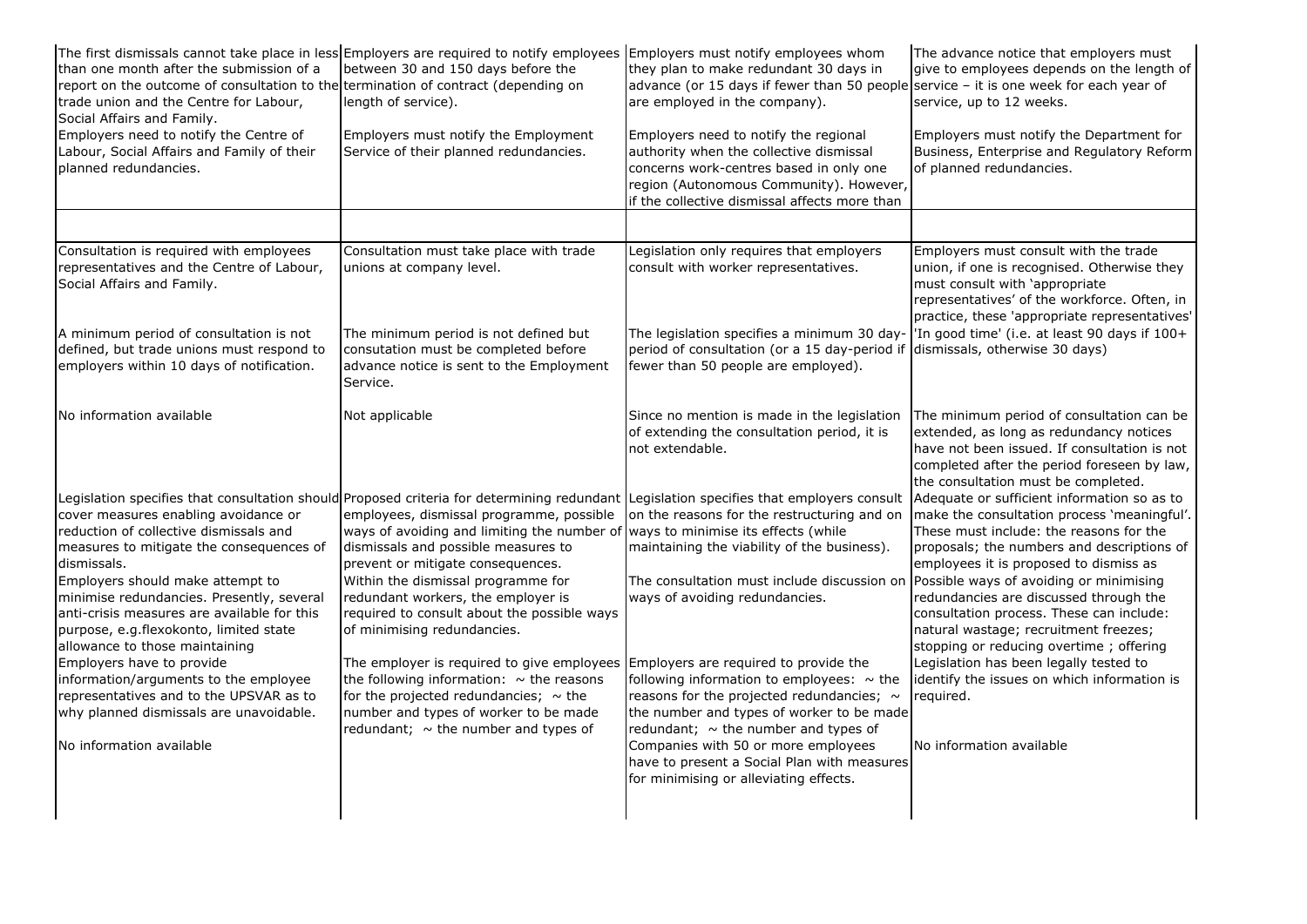| Employees' representatives can present<br>objections to the Centre of Labour, Social<br>Affairs and Family.                                       | Employers are not required to take explicit   Employers must try to avoid restructuring,<br>account of workers' views.                                                                                                     | or reduce its effects, and both sides must<br>act in good faith.                                                                                                                                                                          | Employers must listen to employees or their<br>representatives with a view to reaching<br>agreement'.                                                                                                                        |
|---------------------------------------------------------------------------------------------------------------------------------------------------|----------------------------------------------------------------------------------------------------------------------------------------------------------------------------------------------------------------------------|-------------------------------------------------------------------------------------------------------------------------------------------------------------------------------------------------------------------------------------------|------------------------------------------------------------------------------------------------------------------------------------------------------------------------------------------------------------------------------|
| Employee representatives can ask the<br>employer to modify the plans, but the<br>employers are not obliged to do so                               | Employers are obliged to take account of<br>proposals from the Employment Service.                                                                                                                                         | Employers 'only' have to comply with<br>collective dismissals procedures and are<br>expected to try to reach an agreement.                                                                                                                | No specific circumstances are specified, but<br>employers are expected to try to reach<br>agreement with employees.                                                                                                          |
|                                                                                                                                                   |                                                                                                                                                                                                                            |                                                                                                                                                                                                                                           |                                                                                                                                                                                                                              |
| Legislation specifies compensation to<br>employees of at least twice their average<br>salary.                                                     | In the event of non-compliance, a fine of no In the case of non-compliance with<br>less than EUR 4,173 and criminal<br>proceedings will apply.                                                                             | legislation, labour authorities can declare<br>the collective dismissals null and void;<br>furthermore, access to the Compensation<br>Fund can be denied.                                                                                 | Failure to comply can lead to<br>compensations claims, except in 'special<br>circumstances', ie sudden disasters.                                                                                                            |
| Employees can take action through the<br>Court within two months of the termination<br>of their employment contracts.                             | Employees can take action though the<br>Labour Inspectorate.                                                                                                                                                               | If employers fail to comply with legal<br>requirements, worker representatives can<br>challenge the procedure and take action in<br>the Industrial Court.                                                                                 | Complaints may be made to an Employment<br>Tribunal who then deems the level of<br>compensation necessary.                                                                                                                   |
| Sanctions take the form of financial<br>compensation based on an employee's<br>average monthly salary.                                            | compliance.                                                                                                                                                                                                                | Financial penalties apply in the event of non-Where penalites are imposed, the company Penalties take the form of payments to<br>may not be authorised to carry out<br>dismissals.                                                        | employees and fines. The maximum<br>compensation that can be awarded if an<br>employer fails to consult is 90 days pay.                                                                                                      |
| low (less than 10% of individual labour<br>disputes).                                                                                             | The numbers of cases brought are relatively Only infrequently are cases brought for non-A few cases of non-compliance have been<br>complinace – just one case in 2004 and two bought, but this is not a common<br>in 2005. | occurrence.                                                                                                                                                                                                                               | A significant number of cases have been<br>brought for non-compliance.                                                                                                                                                       |
|                                                                                                                                                   |                                                                                                                                                                                                                            |                                                                                                                                                                                                                                           |                                                                                                                                                                                                                              |
| No information available                                                                                                                          | No guides.                                                                                                                                                                                                                 | Each year, the Ministry of Labour and<br>Inmigration publishes a guide to legislation<br>(the Guía Laboral y de Asuntos Sociales,<br>www.mtas.es/Guia/texto/guia_6_18_1.htm) notification guidance'. The Advisory,                        | The Department for Business, Enterprise &<br>Regulatory Reform produces a guide<br>entitled 'Redundancy consultation and<br>Conciliation and Arbitration Service (ACAS)                                                      |
|                                                                                                                                                   | No guides.                                                                                                                                                                                                                 | The employer organisations (CEOE and its<br>affiliated organisations) provide material for<br>legal advice and counselling in case of<br>collective redundancies.                                                                         | Business Link has produced a quide entitled<br>'Dismissals, redundancies and other exits';<br>the Federation of European Employers has a<br>guide entitled 'Collective Redundancy';<br>Online advice for small businesses is |
| Trade unions provide a guide for their<br>officials on how to proceed in the<br>implementation of anti-crisis measures to<br>maintain employment. | No guides.                                                                                                                                                                                                                 | The major trade unions, CCOO (Trade Union Most trade unions - the GMB, the Royal<br>Confederation of Workers' Commissions)<br>and UGT (Worker's General Union), have<br>produced guides to the legislation on<br>collective redundancies. | College of Nursing, the Transport and<br>General Workers' Union (TGWU) and<br>Amicus - produce quides.                                                                                                                       |